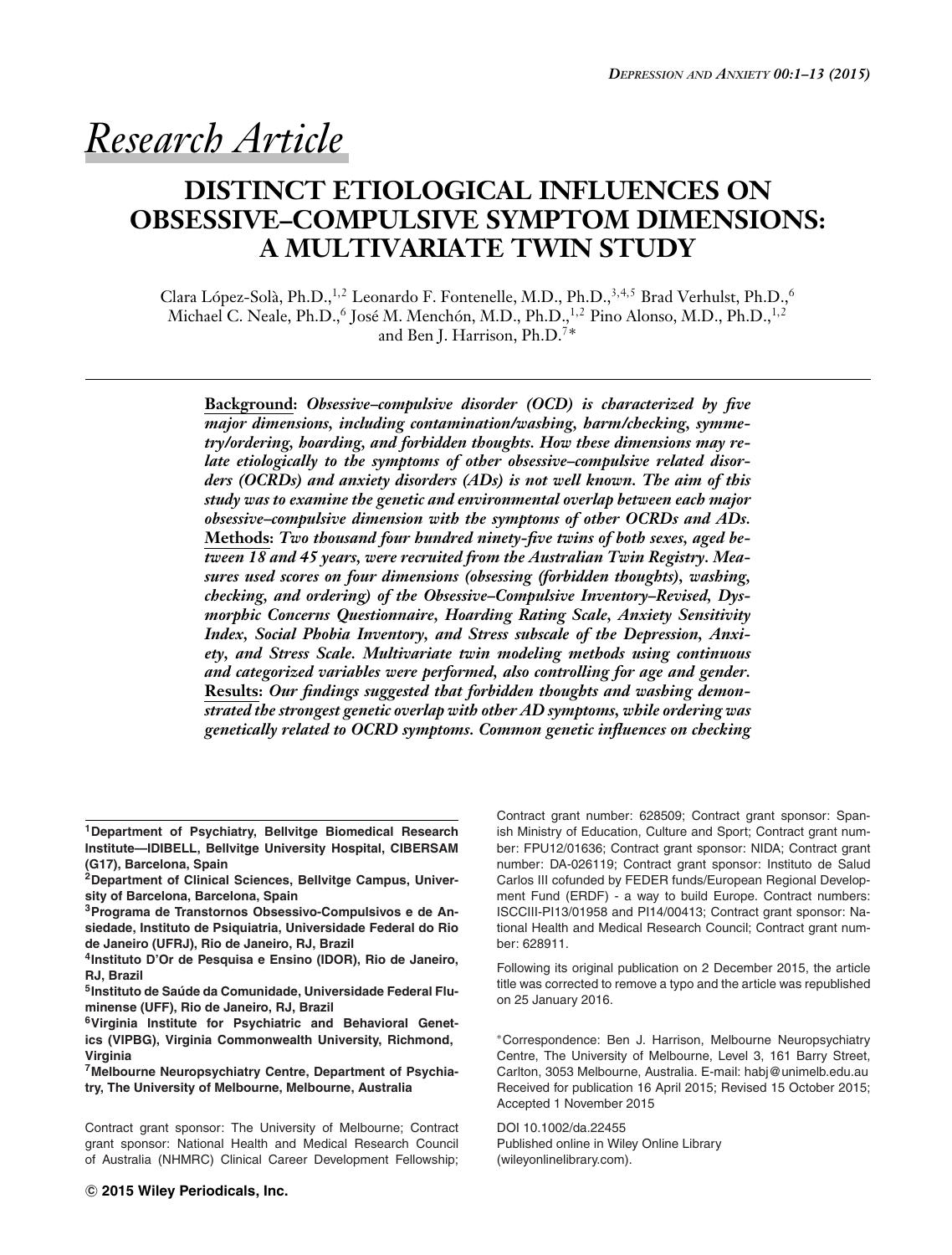*symptoms were best estimated when modeling OCRDs together with AD symptoms. Common environmental factors of ordering and checking were shared with AD symptoms.* **Conclusions:** *Important shared genetic and environmental risk factors exist between OCD, OCRDs, and ADs, but which vary alongside the expression of its major dimensions. Depression and Anxiety 00:1–13, 2015.* **-<sup>C</sup>** *2015 Wiley Periodicals, Inc.*

**Key words:** *OCD; anxiety/anxiety disorders; BDD; hoarding; twin studies*

# **INTRODUCTION**

**I** here is consistent evidence to suggest that obsessive– compulsive disorder (OCD) encompasses a few consistent and temporally stable symptom dimensions, which may coexist within an individual patient.[1] These major dimensions typically include contamination/washing, harm/checking, symmetry/ordering, hoarding, and forbidden (sexual/religious) thoughts.<sup>[1,2]</sup> Each has been associated with distinct patterns of genetic and environmental influence<sup>[3,4]</sup>; comorbidity with other psychiatric disorders<sup>[5, 6]</sup>; and treatment responsiveness.<sup>[7,8]</sup> Neurobiological studies also suggest that these symptom dimensions may, in part, reflect distinct underlying pathophysiological processes.<sup>[9–11]</sup> For example, elevated amygdala responsiveness to threat—a common finding in other anxiety disorders (ADs)—is most evident in OCD patients with prominent harm/checking and/or forbidden thoughts.<sup>[12]</sup> Thus, there is accumulating evidence to suggest that dimension-specific etiological influences contribute to the overall presentation of OCD, although precisely how such influences manifest remains a topic for ongoing research. Gaining further clarity on this question may ultimately have important implications for the continued refinement of diagnostic and etiological models of OCD.

In a recent population-based twin study of OC-related disorders (OCRDs) and ADs symptoms, we demonstrated that the proportion of common genetic variance in OCD symptoms was higher when modeling with both groups of disorders, compared to when modeling OCRDs alone.<sup>[13]</sup> In other words, we did not observe a stronger genetic commonality between OCD symptoms and other OCRDs (*hoarding disorder (HD)*, *body dysmorphic disorder (BDD)*) versus OCRDs and ADs (*social phobia (SP), panic disorder (PD), and generalized AD (GAD))*—a distinction that might be expected based on recent conceptualizations of OCRDs and ADs.[14] Instead, these results were more consistent with evidence from past multivariate twin studies, which have indicated OCD is influenced by moderately heritable genetic factors that are mostly shared with other OCRDs<sup>[15]</sup> and ADs.<sup>[16]</sup>

Considering our recent twin study findings, together with accumulating support for the "multidimensional model of OCD," the aim of the current study was to investigate the structure of genetic and environmental influences between OC symptom dimensions and the

symptoms of these five aforementioned OCRDs and ADs. These relationships have yet to be investigated in a multivariate twin study. Nevertheless, on the basis of existing evidence, we anticipated that harm/checking and sexual/religious symptoms, in particular, might demonstrate greater genetic overlap with the symptoms of ADs. This prediction is based on the neurobiological evidence linking these dimensions more closely to  $\widetilde{AD}s$ , [9, 11, 12] as well as the generally higher rate of comorbidity between these dimensions and other ADs.<sup>[17]</sup>

# **MATERIAL AND METHODS**

#### **PARTICIPANTS AND MEASURES**

Participants (aged 18–45) were recruited from the Australian Twin Registry (ATR) to complete an online survey. The final sample available for the study included 2,495 twins, 1,281 MZ, and 1,214 DZ twins (1,027 males and 1,468 females). Briefly, the sample contained 503 MZ pairs, 445 DZ pairs, and 599 twins without their cotwins (275 MZ; 324 DZ). All participants provided informed consent. The study was approved by the ATR and theMelbourne Health Human Research Ethics Committee (Victoria, Australia). Full recruitment details are provided in López-Solà et al.<sup>[19]</sup>

OC symptom dimensions were assessed with the Obsessive– Compulsive Inventory–Revised (OCI-R)<sup>[18]</sup>: a widely validated selfreport measure of OCD symptoms for use in general and clinical populations. The OCI-R is an 18-item questionnaire comprising six subscales to assess OC symptom dimensions, which are conventionally labeled as (1) "checking"—corresponding to harm-related obsessions and associated checking compulsions; (2) "obsessing"—corresponding to sexual/religious (forbidden/taboo) thoughts; (3) "washing" corresponding to contaminations fears and associated cleaning compulsions; (4) "ordering"—corresponding to symmetry/order-related obsessions and compulsions; (5) "neutralizing"—corresponding to mental (i.e., counting/numeric) compulsions; (6) "hoarding"corresponding to excessive acquisition/inability to discard. The OCI-R total score and subscales scores have demonstrated excellent psychometric properties, with the exception of the neutralizing subscale.[18] Because, neutralizing does not correspond to the most well-replicated symptom dimensions (in factor analytic studies), it was excluded from our analysis. Because HD symptoms were assessed with a specific scale (see below), the OCI-R hoarding dimension was excluded here. With respect to OCI-R cut-off scores, clinical levels of symptoms are suggested to correspond to scores higher than 3 on the washing subscale, scores higher than 5 on the obsessing and checking subscales, and scores higher than 7 on the ordering subscale.<sup>[18]</sup>

Five validated self-report measures were also used to assess other OCRD and AD symptoms (also detailed in López-Solà et al.<sup>[19]</sup>). For OCRDs, hoarding symptoms were assessed with the Hoarding Rating Scale-Self Report (HRS-SR)[20] and BDD symptoms with the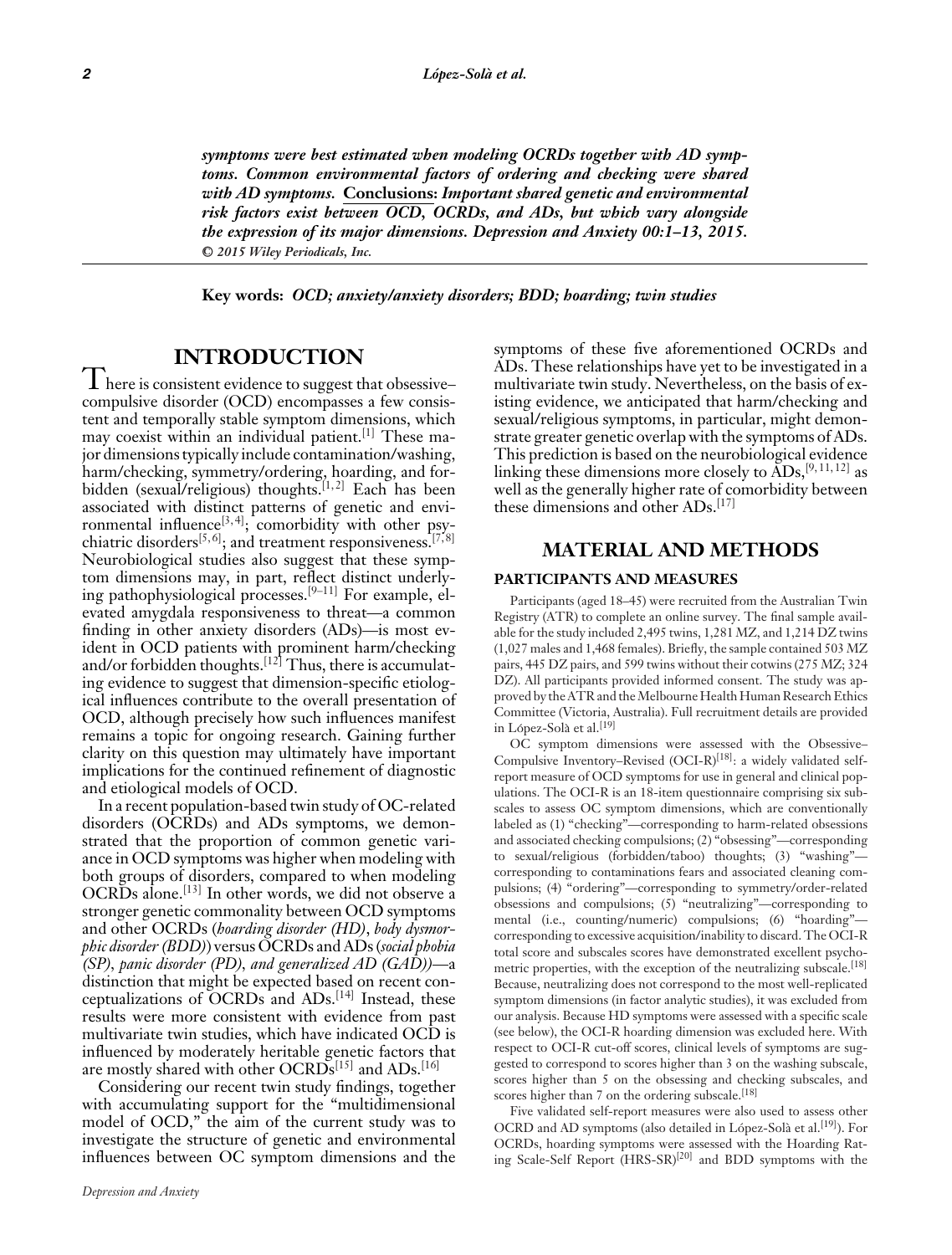Dysmorphic Concern Questionnaire (DCQ).[21] For ADs, SP symptoms were assessed with the Social Phobia Inventory (SPIN)<sup>[22]</sup>; PD symptoms with the Anxiety Sensitivity Index  $(ASI)^{[23]}$ ; and GAD symptoms with the "Stress" subscale of the Depression, Anxiety, and Stress Scale-21 (DASS-21).<sup>[24]</sup>

#### **STATISTICAL ANALYSIS**

To ensure data normality and to retain the maximum number of variables in their original continuous form, all questionnaire responses underwent Box–Cox transformations  $[Y_t = (Y_t^{\lambda} - 1)/\lambda]$ .<sup>[25]</sup> However, four OCI-R subscales could not be normalized using this method and were instead categorized using aforementioned cut-offs scores. Each was transformed into a three-category variable with two thresholds: for example, washing scores from 0 to 2 (category 0) represented nonclinical levels (i.e., no reported distress); scores from 2 to 3 (category 1) represented subclinical levels, and scores above 3 (category 2) were indicative of clinical levels of OCD for this dimension. Because univariate twin modeling of this data indicated the presence of genetic sex differences in some of the scales,<sup>[19]</sup> and because standardized residuals could not be applied to the analysis of OCI-R subscale scores, all multivariate models were performed including age and sex as covariates. To address the study aims, we conducted four multivariate twin models, one for each of the OC dimensions. Each model therefore contained one ordinal and five continuous variables.

A series of structural equation models were fitted by maximum likelihood. Firstly, we tested a baseline saturated model in which all possible correlations were freely estimated. Next, genetic and environmental variance component models were estimated using classical multivariate twin models.[26] Model 1 is a fully saturated Cholesky decomposition that estimated one additive genetic (1A), one shared environment (1C), and one nonshared environment (1E) factor for each phenotype making no assumptions about the nature of their underlying covariance. Model 2 is an "independent pathway" (IP) model, which estimates a set of common Ac, Cc, and Ec factors to directly influence all phenotypes versus specific As, Cs, and Es factors that may explain remaining phenotypic variance. Model 3 corresponds to a "common pathway" (CP) model, which estimates whether the covariance among phenotypes was influenced via one latent factor taking into account the shared contribution of common A, C, and E factors. The Akaike information criterion (AIC) value was used to measure the relatively goodness of fit of these models, whereby the model with the lowest AIC was taken to be the most parsimonious. Reduced submodels were systematically tested to derive the most parsimonious model fitting results. For the most parsimonious model, confidence intervals (CIs) for the factor loadings at the path diagram were calculated to provide the best estimate for each parameter of the model. Extra analyses (Cholesky and IP models) were carried out using identical procedures to that explained above, but instead contrasting each of the main OC symptom dimensions with the OCRD and AD groups, separately (e.g., checking and OCRDs symptoms in one model versus checking and ADs symptoms in another model). It should be noted that each model estimates the parameters depending on the variables included, implying for instance, that the Ac factor for checking in the OCRD model will not be directly comparable to the Ac factor of checking in the ADs model. All analyses were carried out in R (http://www.R-project.org/) using the OpenMx 2.0 package.<sup>[27]</sup>

# **RESULTS**

Cross-twin–cross-trait correlations in both groups (MZ and DZ) are presented in Table 1.

**TABLE 1. Cross-twin–cross-trait correlations in both groups of twins (MZ and DZ) for each OC dimension**

| OC dimensions | Zygosity | SP   | РD   | GAD  | <b>BDD</b> | НD       |
|---------------|----------|------|------|------|------------|----------|
| Checking      | MZ.      | 0.23 | 0.21 | 0.29 | 0.33       | 0.15     |
|               | DZ.      | 0.16 | 0.21 | 0.15 | 0.07       | $-0.001$ |
| Obsessing     | MZ.      | 0.24 | 0.31 | 0.34 | 0.21       | 0.19     |
|               | DZ.      | 0.12 | 0.09 | 0.01 | 0.07       | 0.01     |
| Washing       | MZ.      | 0.23 | 0.27 | 0.19 | 0.23       | 0.14     |
|               | DZ.      | 0.04 | 0.10 | 0.10 | 0.08       | 0.04     |
| Ordering      | MZ.      | 0.16 | 0.13 | 0.20 | 0.19       | 0.09     |
|               | DZ.      | 0.13 | 0.15 | 0.18 | 0.05       | 0.01     |

MZ, monozygotic twins; DZ, dizygotic twins; SP, social phobia symptoms, PD, panic disorder symptoms; GAD, generalized anxiety disorder symptoms; BDD, body dysmorphic disorder symptoms; HD, hoarding disorder symptoms.

#### **BEST-FITTING MODELS AND ESTIMATED FACTOR LOADINGS**

Table 2 and Fig. 1 present results for the most parsimonious model for each of the OC symptom dimensions with the symptoms of ADs and OCRDs together. Figure 1 also displays the factor loadings (with CIs) for common and specific genetic and environmental influences estimated for each dimension. With reference to Table 2, the four symptom dimensions demonstrated best fit with the same single factor structure; namely, the IP model with ACE as common factors and AE as specific factors. Estimates for the best-fitting IP model are emphasized in bold text (Table 2). Figure 1 presents the values of the factor loadings for each dimension, indicating a unique pattern of genetic and environmental overlap with ADs and other OCRDs.

Figure 1a presents results for checking symptoms and indicates that these symptoms share all genetic factor influences ( $\lambda_{\rm gc} = 0.58$ ) with ADs and OCRDs, while specific genetic factors were zero. This result implies that 100% of the genetic variance in checking symptoms is accounted for by the common genetic factor. Shared environmental influences also emerged as relatively important ( $\lambda_{cc}$  = 0.47) in the expression of checking symptoms.

Figure 1b presents the best-fitting model for obsessing symptoms and indicates that these symptoms share higher common genetic factor influences (Ac) ( $\lambda_{gc}$  = 0.61) with ADs and OCRDs compared to specific genetic influences (As) ( $\lambda_{gs} = 0.27$ ). In other words, 84% of the genetic variance in obsessing symptoms is accounted for by the common genetic factor. Shared environmental influences (Cc) were very low ( $\lambda_{cc} = 0.16$ ) between obsessing symptoms and the other domains, and were not significant.

Figure 1c presents results for washing symptoms, which demonstrated a similar proportion of common  $(\lambda_{\rm gc} = 0.41)$  and specific genetic influences ( $\lambda_{\rm gs} = 0.47$ ). Accordingly, 43% of the genetic variance in washing symptoms was accounted for by the common genetic factor. Shared environmental influences between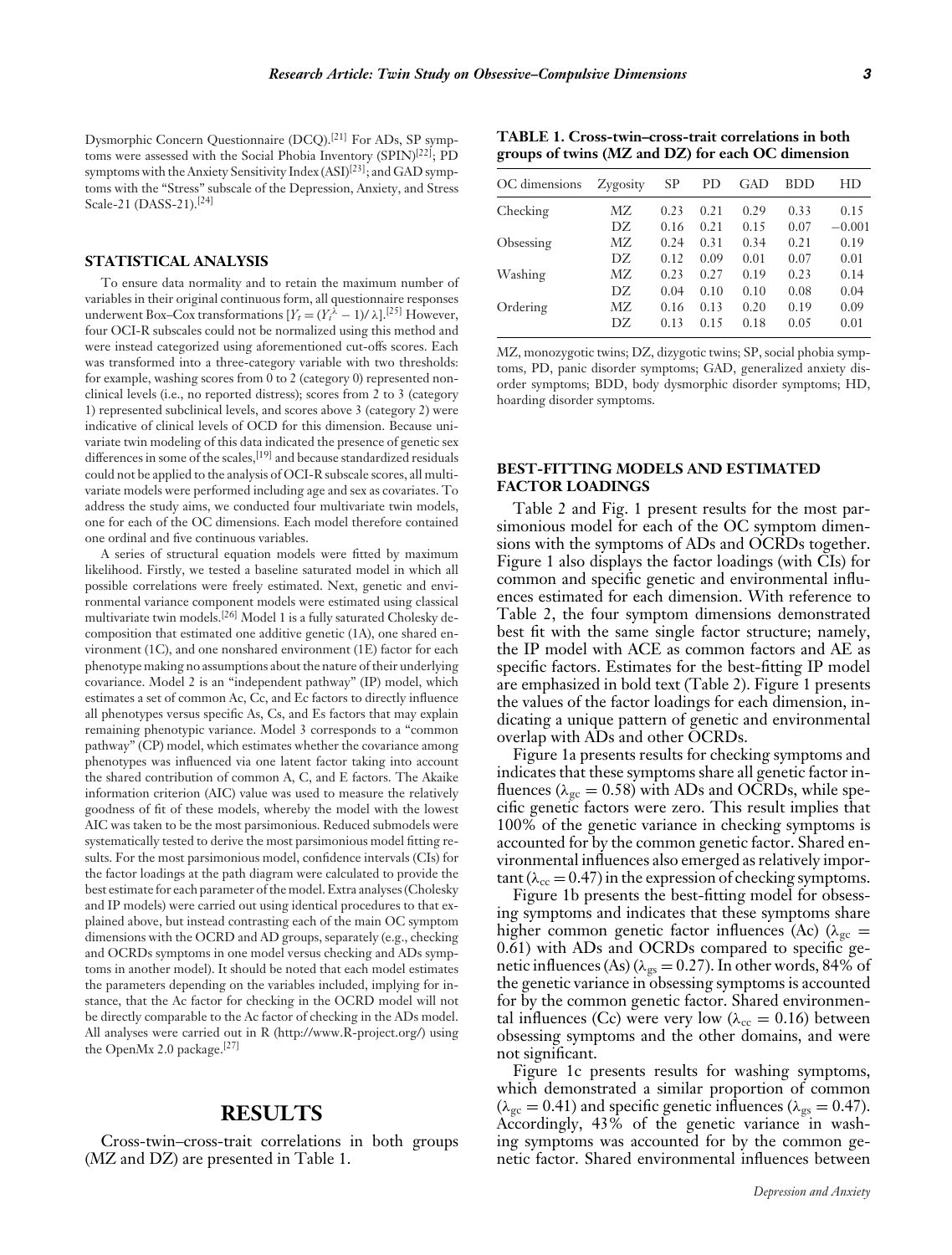| Models               |                   | Estimated parameter |           |        |             | Fit statistic            |                          |                          |                        |
|----------------------|-------------------|---------------------|-----------|--------|-------------|--------------------------|--------------------------|--------------------------|------------------------|
|                      | Common<br>factors | Specific<br>factors | $-2LL$    | df     | <b>AIC</b>  | $\Delta \chi^2$          | $\Delta df$              | $P$ value                | Compared<br>with model |
| Checking             |                   |                     |           |        |             |                          |                          |                          |                        |
| 1 Cholesky saturated | <b>ACE</b>        | <b>ACE</b>          | 26,369.5  | 14,889 | $-3,408.49$ |                          |                          |                          |                        |
| $2$ IP               | ACE               | ACE                 | 26,424.7  | 14,916 | $-3,407.28$ | 55.2                     | 27                       | .001                     | $\mathbf{1}$           |
| 3 CP                 | <b>ACE</b>        | <b>ACE</b>          | 26,550.9  | 14,928 | $-3,305.08$ | 181.4                    | 39                       | $-.0001$                 | $\mathbf{1}$           |
| 4 IP                 | <b>ACE</b>        | $AE$                | 26,431.1  | 14,922 | $-3,412.87$ | 6.42                     | 6                        | .38                      | $\overline{2}$         |
| 5 IP                 | ACE               | $\operatorname{CE}$ | 26,457.1  | 14,922 | $-3,386.86$ | 32.42                    | 6                        | $-.0001$                 | $\overline{2}$         |
| 6 IP                 | <b>ACE</b>        | E                   | 26,546.05 | 14,928 | $-3,309.95$ | 121.33                   | 12                       | $-.0001$                 | $\overline{2}$         |
| 7 IP                 | AE                | <b>ACE</b>          | 26,443.16 | 14,922 | $-3,400.84$ | 18.45                    | 6                        | .005                     | $\overline{2}$         |
| 8 IP                 | CE                | ACE                 | 26,462.7  | 14,922 | $-3,381.28$ | 38.01                    | 6                        | $-.0001$                 | $\overline{2}$         |
| 9 IP                 | $\mathbf E$       | ACE                 | 26,550.9  | 14,928 | $-3,305.08$ | 126.21                   | 12                       | $-.0001$                 | $\overline{2}$         |
| Obsessing            |                   |                     |           |        |             |                          |                          |                          |                        |
| 1 Cholesky saturated | <b>ACE</b>        | <b>ACE</b>          | 26,470.77 | 14,889 | $-3,307.23$ | $\overline{\phantom{a}}$ | $\sim$                   | $\overline{\phantom{a}}$ |                        |
| $2$ IP               | ACE               | ACE                 | 26,501.49 | 14,916 | $-3,330.51$ | 30.72                    | 27                       | .283                     | $\mathbf{1}$           |
| 3 CP                 | ACE               | ACE                 | 26,624.40 | 14,928 | $-3,231.60$ | 153.6                    | 39                       | $-.0001$                 | $\mathbf{1}$           |
| 4 IP                 | ACE               | AE                  | 26,501.96 | 14,922 | $-3,342.04$ | 0.475                    | 6                        | .998                     | $\overline{2}$         |
| $5$ IP               | ACE               | CE                  | 26,528.07 | 14,922 | $-3,315.93$ | 26.58                    | 6                        | .0002                    | $\overline{c}$         |
| 6 IP                 | ACE               | E                   | 26,612.21 | 14,928 | $-3,243.79$ | 110.72                   | 12                       | $-.0001$                 | $\overline{2}$         |
| 7 IP                 | $AE$              | ACE                 | 26,526.10 | 14,922 | $-3,317.89$ | 24.62                    | 6                        | .0004                    | $\overline{2}$         |
| 8 IP                 | CE                | ACE                 | 26,542.30 | 14,922 | $-3,301.71$ | 40.81                    | 6                        | $-.0001$                 | $\overline{2}$         |
| 9 IP                 | $\mathbf E$       | <b>ACE</b>          | 26,624.40 | 14,928 | $-3,231.60$ | 122.92                   | 12                       | $-.0001$                 | $\overline{2}$         |
| Washing              |                   |                     |           |        |             |                          |                          |                          |                        |
| 1 Cholesky saturated | ACE               | ACE                 | 26,625.44 | 14,889 | $-3,152.56$ | $\overline{\phantom{a}}$ | $\overline{\phantom{a}}$ | $\overline{\phantom{a}}$ |                        |
| $2$ IP               | ACE               | <b>ACE</b>          | 26,646.16 | 14,916 | $-3,185.84$ | 20.72                    | 27                       | .799                     | $\mathbf{1}$           |
| 3 CP                 | ACE               | ACE                 | 26,759.26 | 14,928 | $-3,096.74$ | 133.81                   | 39                       | $-.0001$                 | $\mathbf{1}$           |
| 4 IP                 | ACE               | AE                  | 26,646.16 | 14,922 | $-3,197.84$ | 0.0002                   | 6                        | $\mathbf{1}$             | $\overline{2}$         |
| $5$ IP               | ACE               | CE                  | 26,679.85 | 14,922 | $-3,164.15$ | 33.7                     | 6                        | $-.0001$                 | $\overline{2}$         |
| 6 IP                 | ACE               | E                   | 26,761.82 | 14,928 | $-3,094.18$ | 115.6                    | 12                       | $-.0001$                 | $\overline{c}$         |
| $7$ IP               | AE                | <b>ACE</b>          | 26,661.07 | 14,922 | $-3,182.93$ | 14.9                     | 6                        | .02                      | $\overline{c}$         |
| $8$ IP               | CE                | ACE                 | 26,677.20 | 14,922 | $-3,166.80$ | 31.04                    | 6                        | $-.0001$                 | $\overline{2}$         |
| 9 IP                 | $\mathbf E$       | ACE                 | 26,759.26 | 14,928 | $-3,096.74$ | 113.1                    | 12                       | $-.0001$                 | $\overline{2}$         |
| Ordering             |                   |                     |           |        |             |                          |                          |                          |                        |
| 1 Cholesky saturated | ACE               | ACE                 | 26,289.1  | 14,889 | $-3,488.91$ | $\overline{\phantom{a}}$ | $\sim$                   | $\overline{\phantom{a}}$ |                        |
| $2$ IP               | <b>ACE</b>        | <b>ACE</b>          | 26,321.4  | 14,916 | $-3,510.63$ | 32.28                    | 27                       | .22                      | 1                      |
| 3 CP                 | ACE               | ACE                 | 26,439.5  | 14,928 | $-3,416.51$ | 150.39                   | 39                       | $-.0001$                 | $\mathbf{1}$           |
| 4 IP                 | ACE               | $\rm AE$            | 26,321.4  | 14,922 | $-3,522.57$ | 0.06                     | 6                        | .999                     | $\overline{c}$         |
| 5 IP                 | ACE               | CE                  | 26,348.5  | 14,922 | $-3,495.49$ | 27.14                    | 6                        | .0001                    | $\overline{2}$         |
| 6 IP                 | ACE               | E                   | 26,437.7  | 14,928 | $-3,418.32$ | 116.31                   | 12                       | $-.0001$                 | $\overline{2}$         |
| 7 IP                 | AE                | ACE                 | 26, 343.9 | 14,922 | $-3,500.10$ | 22.53                    | 6                        | .0007                    | $\overline{2}$         |
| $8$ IP               | CE                | ACE                 | 26,358.9  | 14,922 | $-3,485.12$ | 37.5                     | 6                        | $-.0001$                 | $\overline{c}$         |
| 9 IP                 | $\mathbf E$       | ACE                 | 26,439.5  | 14,928 | $-3,416.51$ | 118.12                   | 12                       | $-.0001$                 | $\overline{2}$         |

**TABLE 2. Model-fitting results for checking, obsessing, washing, and ordering controlled by age and gender**

−2LL, minus twice the log-likelihood; df, degrees of freedom; AIC, Akaike information criterion;  $\Delta \chi^2$ , difference in goodness-of-fit statistic between the submodel and the full model;  $\Delta$ df, change in degrees of freedom between the submodel and the full model; A, additive genetic factor; C, shared environmental factor; E, nonshared environmental factor; IP, independent pathway; CP, common pathway.

washing symptoms and the other domains were very low  $(\lambda_{cc} = 0.17).$ 

Figure 1d presents results for ordering symptoms and indicates that these symptoms have weaker common genetic factor influences ( $\lambda_{gc} = 0.26$ ) with ADs and OCRDs compared to specific genetic influences ( $\lambda_{gs} = 0.52$ ). For ordering symptoms, only 20% of the genetic variance is accounted for by the common genetic factor. Shared environmental influences also emerged as relatively important in the expression of ordering symptoms ( $\lambda_{\rm cc}$  = 0.37).

#### **ESTIMATED GENETIC INFLUENCES**

In relation to the total genetic variance, standardized parameters for each OC dimension confirmed that obsessing (84%) and checking (100%) showed the highest percentage of common genetic variance with ADs and other OCRDs. Washing (43%) shared almost half of its genetic variance with these domains, while ordering had the lowest percentage of common genetic variance (20%).

Because DSM-5 endorses the idea that OCD and its dimensions are more etiologically aligned with the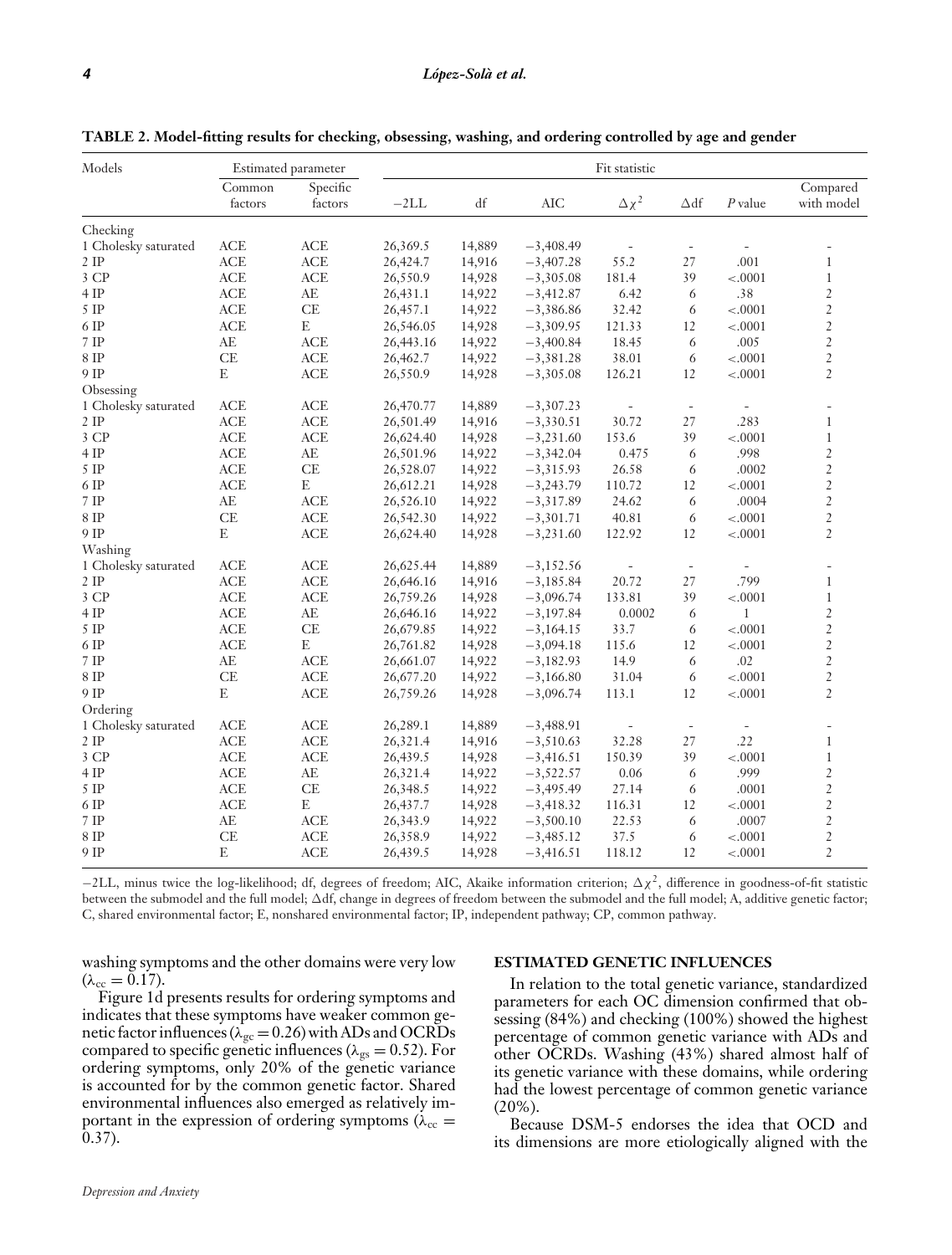

**Figure 1. Path diagrams (standardized factor loadings and confidence intervals) for the best-fitting independent pathway model for each obsessive–compulsive dimension.**

**Ac, common additive genetic factor; Cc, common shared environmental factor; Ec, common nonshared environmental factor; As, specific additive genetic factor; Es, specific nonshared environmental factor; HD, hoarding disorder symptoms; BDD, body dysmorphic disorder symptoms; PD, panic disorder symptoms; GAD, generalized anxiety disorder symptoms; SP, social phobia disorder symptoms. ∗The lower CI could not be reliably estimated.**

OCRDs, we conducted separate multivariate analyses (one for each OC dimension) with two Ac latent factors: one loading on all symptom domains and another loading only on each OC symptom dimension, HD and BDD symptoms. However, the standardized parameters of these models do not add significant information to the simplified model with only one Ac factor and therefore will not be reported further (available upon request).

In order to estimate more precisely the genetic covariance between each OC dimension and the other symptom domains (ADs and OCRDs, respectively), additional multivariate analyses were performed, which compared each OC dimension with the ADs and OCRDs alone. The following tables present the results of the most parsimonious model in a different but informative way compare to the results presented above.

Table 3 presents equivalent model estimates results for checking symptoms. Checking demonstrated around

8% of the total variance due to common genetic factors shared with ADs alone.When estimating its overlap with OCRDs alone, the percentage of shared genetic influence was higher (26%), with the strongest association being observed with BDD symptoms. These results can be compared to an estimated shared genetic influence of 34% ( $\lambda_{\text{gc}} = 0.58$ , squared is approximately 0.34) when the ADs and OCRDs were modeled together. These results suggest that checking shares stronger common genetic influence with ADs *and* OCRDs, although a relatively strong common influence was seen with BDD symptoms. Interestingly, BDD shared 100% of its genetic variance only with checking and not with any other OC symptom dimension.

Results presented at the bottom of Table 4 detail the percentages of common and specific genetic and environmental influence for obsessing symptoms and ADs and, separately, for obsessing symptoms and OCRDs.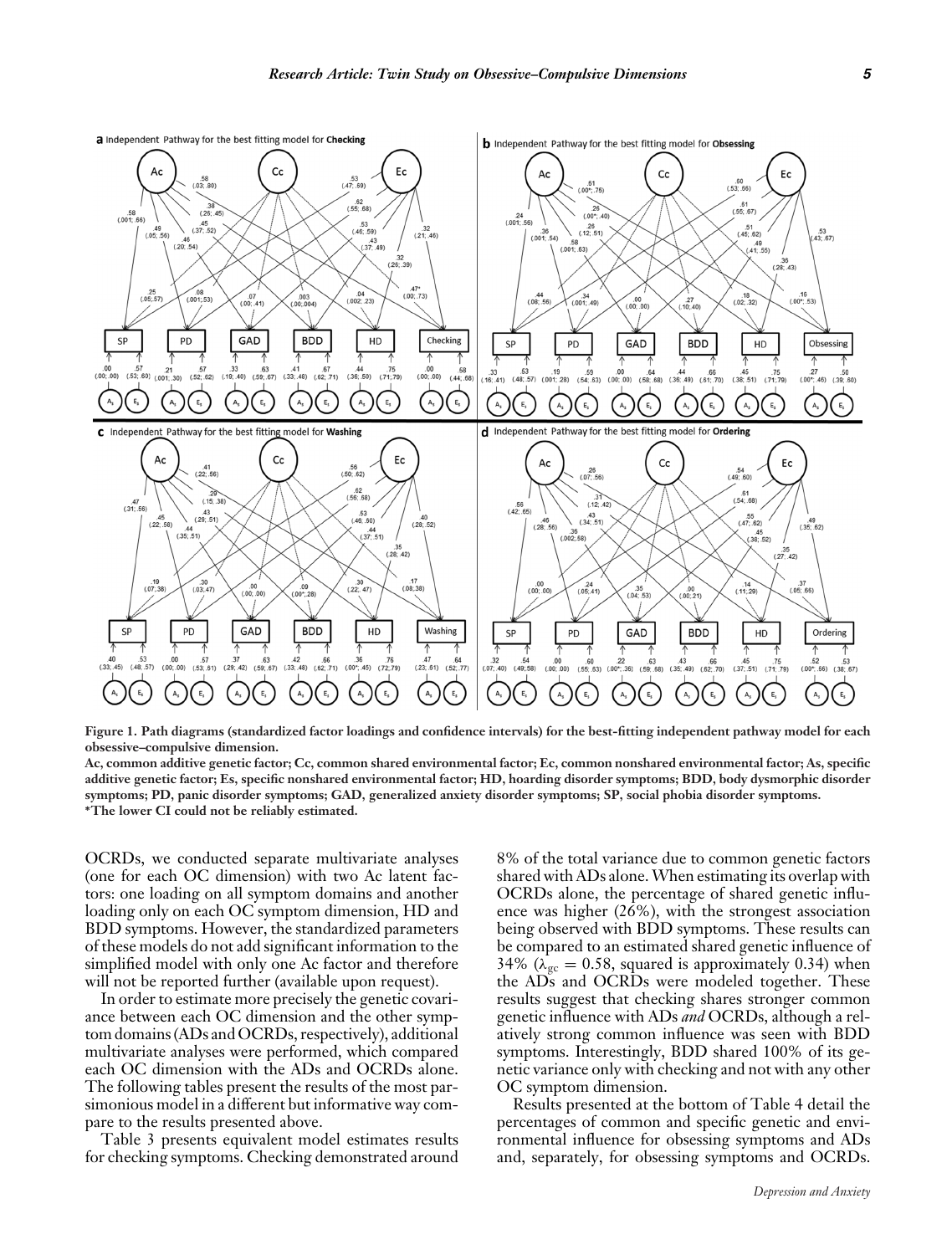| standardized parameters                                                                                                                                                                                        |                                                                                       |                                                                       |                     |                                                                       |                          |                                                                                                                                    |                     |                           |                     |
|----------------------------------------------------------------------------------------------------------------------------------------------------------------------------------------------------------------|---------------------------------------------------------------------------------------|-----------------------------------------------------------------------|---------------------|-----------------------------------------------------------------------|--------------------------|------------------------------------------------------------------------------------------------------------------------------------|---------------------|---------------------------|---------------------|
|                                                                                                                                                                                                                |                                                                                       | Estimated parameter                                                   |                     |                                                                       |                          | Fit statistic                                                                                                                      |                     |                           |                     |
| Model                                                                                                                                                                                                          | Common factors                                                                        | Specific factors                                                      | $-21.1$             | ₩                                                                     | AIC.                     | $x^4$                                                                                                                              | Å                   | P value                   |                     |
|                                                                                                                                                                                                                |                                                                                       |                                                                       |                     | Checking, social phobia, panic, and generalized anxiety disorder      |                          |                                                                                                                                    |                     |                           |                     |
| 1 Cholesky saturated                                                                                                                                                                                           | <b>ACE</b>                                                                            | <b>ACE</b>                                                            | 22,792.9            | 9,938                                                                 | 2,916.95                 |                                                                                                                                    |                     | ı                         |                     |
| 2B                                                                                                                                                                                                             | <b>ACE</b>                                                                            | Æ                                                                     | 22,800.4            | 9,948                                                                 | 2,904.43                 | 7.48                                                                                                                               | $\overline{10}$     | $\frac{8}{3}$             |                     |
|                                                                                                                                                                                                                |                                                                                       |                                                                       |                     | Checking, body dysmorphic, and hoarding disorder                      |                          |                                                                                                                                    |                     |                           |                     |
| 1 Cholesky saturated                                                                                                                                                                                           | <b>ACE</b>                                                                            | <b>ACE</b>                                                            | 6,568.7             | 7,458                                                                 | $-8,347.24$              |                                                                                                                                    |                     | I.                        |                     |
| 2P                                                                                                                                                                                                             | <b>ACE</b>                                                                            | 낫                                                                     | 6,569.5             | 7,461                                                                 | $-8,352.51$              | 0.727                                                                                                                              |                     | 87                        |                     |
|                                                                                                                                                                                                                |                                                                                       |                                                                       |                     | Standardized parameters for each best-fitting model number 2 (95% CI) |                          |                                                                                                                                    |                     |                           |                     |
|                                                                                                                                                                                                                |                                                                                       | €<br>Additive genetic                                                 |                     |                                                                       | Shared environment $(C)$ |                                                                                                                                    |                     | Nonshared environment (E) |                     |
|                                                                                                                                                                                                                | Common                                                                                | Specific                                                              | $\rm Total\, A$     | Common                                                                | Specific                 | Total C                                                                                                                            | Common              | Specific                  | Total E             |
| SP.                                                                                                                                                                                                            | $0.26(0.10 - 0.38)$                                                                   | $0.14(0.003 - 0.21)$                                                  | $0.40(0.25 - 0.47)$ | $0.01(0.00-0.14)$                                                     |                          | $0.01(0.00-0.14)$                                                                                                                  | $0.29(0.23 - 0.36)$ | $0.29(0.24 - 0.34)$       | $0.59(0.52 - 0.65)$ |
| Ê                                                                                                                                                                                                              | $0.25(0.06 - 0.36)$                                                                   |                                                                       | $0.27(0.10 - 0.36)$ | $0.03(0.00-0.17)$                                                     |                          | $0.03(0.00-0.17)$                                                                                                                  | $0.39(0.31 - 0.48)$ | $0.31(0.25 - 0.36)$       | $0.70(0.63 - 0.78)$ |
| GAD                                                                                                                                                                                                            | $0.14(0.02 - 0.26)$                                                                   | $\begin{array}{c} 0.02\ (0.00-0.08) \\ 0.13\ (0.00-0.18) \end{array}$ | $0.27(0.12 - 0.38)$ | $0.05(0.00 - 0.17)$                                                   |                          | $0.05(0.00-0.17)$                                                                                                                  | $0.28(0.21 - 0.36)$ | $0.39(0.3 + 0.45)$        | $0.68(0.61 - 0.75)$ |
| Checking                                                                                                                                                                                                       |                                                                                       | $0.03(0.00-0.36)$<br>0.00 (0.00-0.24)                                 | $0.11(0.00 - 0.64)$ | $0.41(0.00 - 0.59)$                                                   |                          | $0.41(0.00 - 0.59)$                                                                                                                | $0.14(0.06 - 0.24)$ | $0.34(0.23 - 0.47)$       | $0.48(0.33 - 0.63)$ |
| BDD                                                                                                                                                                                                            | $\begin{array}{c} 0.08\ (0.00\text{--}0.56) \\ 0.37\ (0.12\text{--}0.44) \end{array}$ |                                                                       | $0.37(0.29 - 0.44)$ | $0.001(0.00 - 0.05)$                                                  |                          | $0.001(0.00 - 0.05)$                                                                                                               | $0.06(0.02 - 0.12)$ | $0.57(0.50 - 0.65)$       | $0.63(0.56 - 0.70)$ |
| E                                                                                                                                                                                                              | $0.06(0.03 - 0.25)$                                                                   | $0.25(0.005 - 0.32)$                                                  | $0.31(0.18 - 0.38)$ | $0.0005(0.00-0.11)$                                                   |                          | $0.0005(0.00-0.11)$                                                                                                                | $0.49(0.25 - 0.75)$ | $0.19(0.00 - 0.43)$       | $0.68(0.62 - 0.75)$ |
| Checking                                                                                                                                                                                                       | $0.26(0.07 - 0.56)$                                                                   | $0.00(0.00-0.18)$                                                     | $0.26(0.07 - 0.56)$ | $0.31(0.06 - 0.51)$                                                   |                          | $0.31(0.06 - 0.51)$                                                                                                                | $0.15(0.06 - 0.32)$ | $0.27(0.13 - 0.41)$       | $0.42(0.30 - 0.56)$ |
| –2LL, minus twice the log-likelihood; df, degrees of freedom; AIG, Akaike information criterion; x <sup>2</sup> , difference in goodness-of-fit statistic between the submodel and the full model; Adf, change |                                                                                       |                                                                       |                     |                                                                       |                          |                                                                                                                                    |                     |                           |                     |
| in degrees of freedom between the submodel and the full                                                                                                                                                        |                                                                                       |                                                                       |                     |                                                                       |                          | model; A, additive genetic factor; C, shared environmental factor; E, nonshared environmental factor; IP, independent pathway; CI, |                     |                           |                     |
| confidence intervals; HD, hoarding disorder symptoms; BDD, body dysmorphic disorder symptoms; PD, panic disorder symptoms; GAD, generalized anxiety disorder symptoms; SP, social                              |                                                                                       |                                                                       |                     |                                                                       |                          |                                                                                                                                    |                     |                           |                     |
| phobia disorder symptoms.                                                                                                                                                                                      |                                                                                       |                                                                       |                     |                                                                       |                          |                                                                                                                                    |                     |                           |                     |
| At the bottom of the table is presented the standardized parameters for each best-fitting model (checking + ADs and checking + OCRDs). Total A, C, and E do not sum to 1 due to rounding.                      |                                                                                       |                                                                       |                     |                                                                       |                          |                                                                                                                                    |                     |                           |                     |
| Each parameter can be multiplied by 100 to obtain the percentage (e.g., SP shows 40% of total A, 1% of total C, and 59% of total E).                                                                           |                                                                                       |                                                                       |                     |                                                                       |                          |                                                                                                                                    |                     |                           |                     |

TABLE 3. Checking dimension with anxiety disorders and checking dimension with obsessive-compulsive related disorders: best-fitting models and TABLE 3. Checking dimension with anxiety disorders and checking dimension with obsessive-compulsive related disorders: best-fitting models and

*Depression and Anxiety*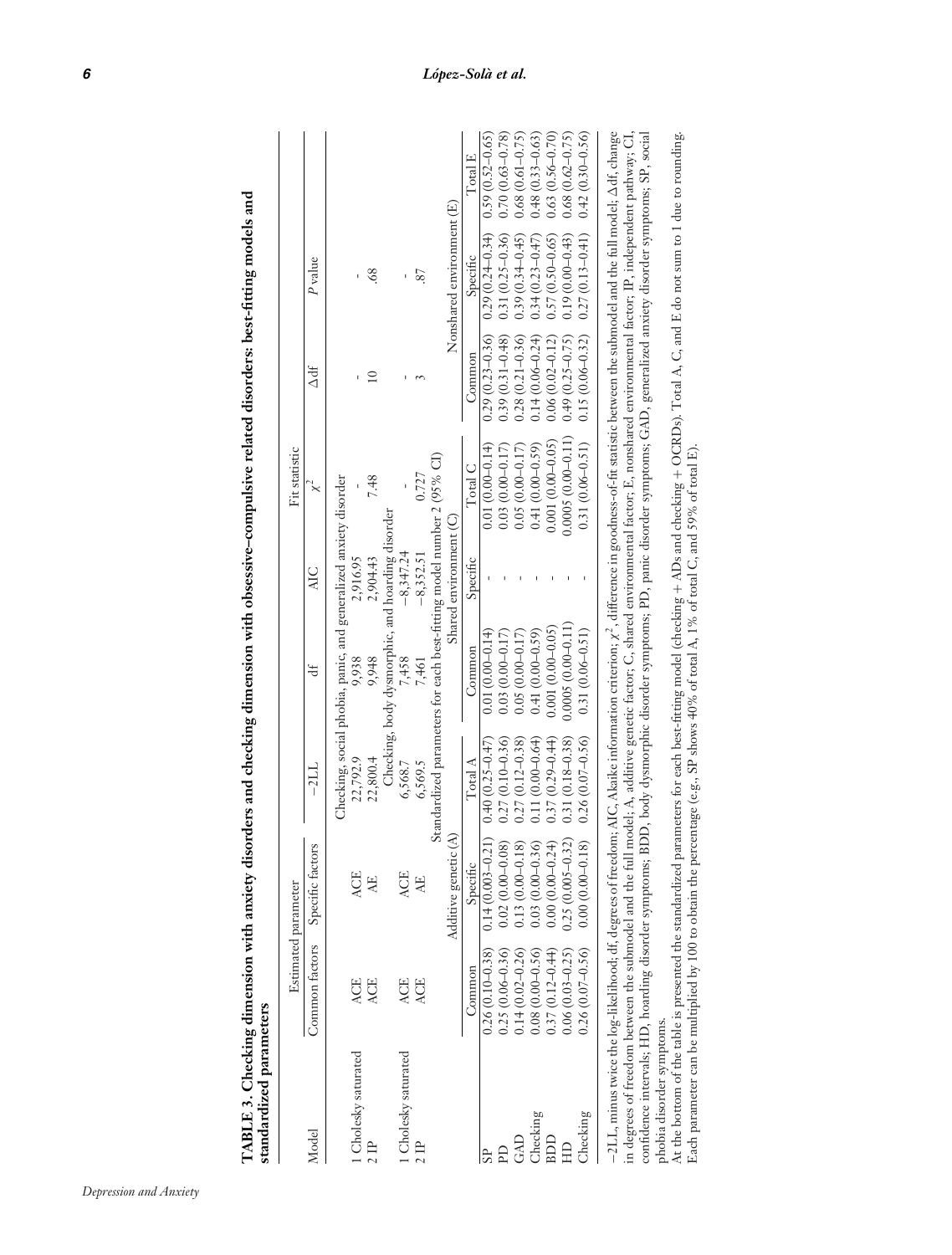| i<br>C               |   |  |
|----------------------|---|--|
| $\overline{1}$       |   |  |
| - 114467             |   |  |
|                      | l |  |
|                      |   |  |
|                      |   |  |
|                      |   |  |
| i<br>I               |   |  |
| ا<br>ا               |   |  |
|                      |   |  |
| $P = P \times P = P$ |   |  |
|                      |   |  |
|                      | l |  |
|                      |   |  |
|                      |   |  |
| <b>CONTRACTOR</b>    |   |  |
| ،<br>و               |   |  |
|                      |   |  |
| キャッチャー ちょうこうかん アップス  |   |  |
|                      |   |  |
|                      |   |  |
|                      | ١ |  |
|                      |   |  |
| ،<br>پ               |   |  |
|                      |   |  |
|                      |   |  |
|                      |   |  |
| ¢                    |   |  |
| l<br>ļ<br>l          |   |  |
|                      |   |  |
|                      |   |  |
|                      |   |  |
|                      |   |  |
|                      |   |  |
|                      |   |  |
|                      |   |  |
|                      |   |  |
| $\frac{1}{2}$        |   |  |
|                      |   |  |
|                      |   |  |

**d**

|                                                                                                                                                                                                                     |                     | Estimated parameter   |                     |                                                                       |                        | Fit statistic        |                     |                           |                     |
|---------------------------------------------------------------------------------------------------------------------------------------------------------------------------------------------------------------------|---------------------|-----------------------|---------------------|-----------------------------------------------------------------------|------------------------|----------------------|---------------------|---------------------------|---------------------|
| Model                                                                                                                                                                                                               | Common factors      | Specific factors      | $-21L$              | ₩                                                                     | <b>AIC</b>             | $\times^4$           | 为<br>人              | P <sub>value</sub>        |                     |
|                                                                                                                                                                                                                     |                     |                       |                     | Obsessing, social phobia, panic, and generalized anxiety disorder     |                        |                      |                     |                           |                     |
| 1 Cholesky saturated                                                                                                                                                                                                | <b>ACE</b>          | <b>ACE</b>            | 22,852.2            | 9,938                                                                 | 2,976.2                |                      |                     |                           |                     |
|                                                                                                                                                                                                                     | <b>ACE</b>          | 난                     | 22,862.6            | 9,948                                                                 | 2,966.6                | 10.41                | $\supseteq$         | 4                         |                     |
|                                                                                                                                                                                                                     |                     |                       |                     | Obsessing, body dysmorphic, and hoarding disorder                     |                        |                      |                     |                           |                     |
| 1 Cholesky saturated                                                                                                                                                                                                | ACE                 | <b>ACE</b>            | 6,878.7             | 7,458                                                                 | $-8,037.3$             |                      |                     |                           |                     |
|                                                                                                                                                                                                                     | <b>ACE</b>          | 보                     | 6,878.7             | 7,461                                                                 | $-8,043.3$             | 0.00003              |                     |                           |                     |
|                                                                                                                                                                                                                     |                     |                       |                     | Standardized parameters for each best-fitting model number 2 (95% CI) |                        |                      |                     |                           |                     |
|                                                                                                                                                                                                                     |                     | €<br>Additive genetic |                     |                                                                       | Shared environment (C) |                      |                     | Nonshared environment (E) |                     |
|                                                                                                                                                                                                                     | Common              | Specific              | Total A             | Common                                                                | Specific               | Total C              | Common              | Specific                  | Total E             |
| <b>SP</b>                                                                                                                                                                                                           | $0.08(0.00-0.24)$   | $0.15(0.08 - 0.21)$   | $0.24(0.10 - 0.42)$ | $0.14(0.008 - 0.26)$                                                  |                        | $0.14(0.008 - 0.26)$ |                     | $0.28(0.23 - 0.34)$       | $0.62(0.55 - 0.68)$ |
| <b>PD</b>                                                                                                                                                                                                           | $0.13(0.02 - 0.30)$ | $0.007(0.00-0.06)$    | $0.13(0.01 - 0.30)$ | $0.14(0.01 - 0.25)$                                                   |                        | $0.14(0.01 - 0.25)$  | $0.40(0.32 - 0.48)$ | $0.33(0.27-0.38)$         | $0.72(0.65 - 0.79)$ |
| GAD                                                                                                                                                                                                                 | $0.20(0.07-0.40)$   | $0.10(0.00-0.15)$     | $0.30(0.17 - 0.40)$ | $0.03(0.00-0.13)$                                                     |                        | $0.03(0.00-0.13)$    | $0.28(0.22 - 0.35)$ | $0.39(0.34 - 0.44)$       | $0.67(0.60 - 0.74)$ |
| Obsessing                                                                                                                                                                                                           | $0.46(0.15 - 0.60)$ | $0.00(0.00-0.00)$     | $0.46(0.27 - 0.60)$ | $0.01(0.00 - 0.15)$                                                   |                        | $0.01(0.00 - 0.15)$  | $0.27(0.18 - 0.38)$ | $0.25(0.16 - 0.37)$       | $0.52(0.40 - 0.67)$ |
| BDD                                                                                                                                                                                                                 | $0.18(0.07 - 0.41)$ | $0.18(0.00-0.30)$     | $0.36(0.26 - 0.43)$ | $0.00(0.00-0.07)$                                                     |                        | $0.00(0.00-0.07)$    | $0.22(0.13 - 0.36)$ | $0.41(0.28 - 0.51)$       | $0.63(0.56 - 0.71)$ |
| E                                                                                                                                                                                                                   | $0.13(0.03-0.34)$   | $0.16(0.00 - 0.28)$   | $0.29(0.09 - 0.38)$ | $0.03(0.00-0.19)$                                                     |                        | $0.03(0.00-0.19)$    | $0.13(0.07 - 0.21)$ | $0.56(0.47-0.64)$         | $0.69(0.61 - 0.76)$ |
| Obsessing                                                                                                                                                                                                           | $0.21(0.06 - 0.53)$ | $0.25(0.00-0.41)$     | $0.46(0.23 - 0.61)$ | $0.01(0.00-0.19)$                                                     |                        | $0.01(0.00-0.19)$    | $0.34(0.19 - 0.56)$ | $0.18(0.00 - 0.36)$       | $0.52(0.39 - 0.68)$ |
| $-21L$ , minus twice the log-likelihood; df, degrees of freedom; AIC, Akaike information criterion; $\chi^2$ , difference in goodness-of-fit statistic between the submodel and the full model; $\Delta$ df, change |                     |                       |                     |                                                                       |                        |                      |                     |                           |                     |
| in degrees of freedom between the submodel and the full model; A, additive genetic factor; C, shared environmental factor; E, nonshared environmental factor; IP, independent pathway; CI,                          |                     |                       |                     |                                                                       |                        |                      |                     |                           |                     |
| confidence intervals; HD, hoarding disorder symptoms; BDD, body dysmorphic disorder symptoms; PD, panic disorder symptoms; GAD, generalized anxiety disorder symptoms; SP, social                                   |                     |                       |                     |                                                                       |                        |                      |                     |                           |                     |
| phobia disorder symptoms.                                                                                                                                                                                           |                     |                       |                     |                                                                       |                        |                      |                     |                           |                     |
| At the bottom of the ralle is presented the standardized parameters for each hest-fitting model (obsessing + ADs and obsessing + OCRDs). Total A C, and E do not sum to 1 due to rounding                           |                     |                       |                     |                                                                       |                        |                      |                     |                           |                     |

 $\dot{\tilde{\vec{z}}}$  OCRDs). Total A, C, and E do not sum to 1 due to rounding. ς  $\dot{\tilde{}}$ Each parameter can be multiplied by 100 to obtain the percentage (e.g., SP shows 24% of total A, 14% of total C, and 62% of total E). + ADs and obsessing +At the bottom of the table is presented the standardized parameters for each best-fitting model (obsessing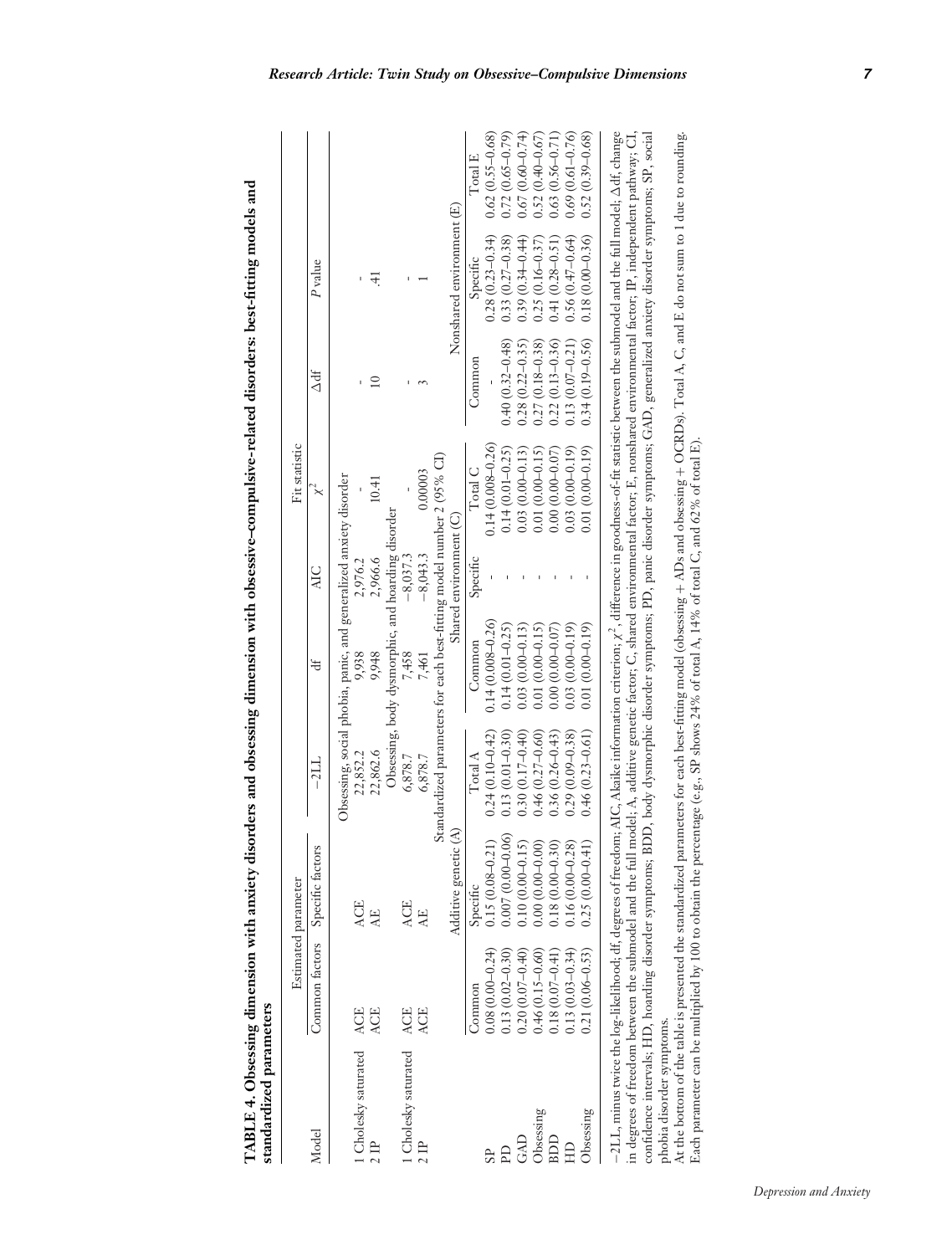For obsessing, 46% of the total variance was due to common genetic influences with ADs alone (100% of its genetic variance), while the specific additive genetic component emerged as nonsignificant (Table 4). PD and GAD symptoms shared 100% and 66%, respectively, of their genetic variance with obsessing symptoms. When estimating its covariance with OCRDs alone, the percentage of variance due to shared genetic influence decreased to 21%. These results can be compared to an estimated shared genetic influence of 37% when the ADs and OCRDs were modeled together. These results suggest that obsessing symptoms have a stronger common genetic correlation with ADs than with OCRDs symptoms.

Table 5 presents results for the washing symptoms. Washing demonstrated 32% of the total variance due to common genetic factors shared with ADs alone (around 76% of its total genetic variance), while when estimating its covariance with OCRDs alone, the percentage of shared genetic influence was 20%. These results can be compared to an estimated shared genetic influence of 17% of the total variance when the ADs and OCRDs were modeled together. These results suggest that washing symptoms have a stronger common genetic correlation with ADs versus OCRDs symptoms.

Table 6 presents results for ordering symptoms. Ordering demonstrated less than 1% of the total variance due to common genetic factors shared with ADs alone. When estimating its covariance with OCRDs alone, the percentage of shared genetic influence was higher (18%), but did not surpass the estimate of specific genetic variance  $(As = 24\%)$ . These results can be compared to an estimated shared genetic influence of 7% when the ADs and OCRDs were modeled together. These results suggest that ordering has stronger genetic correlation with OCRDs versus ADs symptoms, although it also displays more prominent specific genetic influences.

In summary, with regards to genetic influences, (1) checking was found to be genetically associated with BDD and AD symptoms; (2) obsessing and washing demonstrated the highest genetic association with AD symptoms; while (3) symmetry demonstrated the highest degree of genetic specificity.

#### **ESTIMATED ENVIRONMENTAL INFLUENCES**

As shown in Tables 3 and 6, only checking and ordering demonstrated relevant findings regarding common environmental influences (zero or close to zero Cc factor loadings were obtained for obsessing and washing; Tables 4 and 5, respectively). Checking had an increased percentage of common environmental influence when assessed with ADs alone (41%) and OCRDs alone (31%), versus the full model with ADs and OCRDs together (22% of the total variance). With respect to ordering, the common environmental factor increased to 39% when assessed in relation to ADs alone, whereas the additive genetic factor (either common or specific) decreased almost to zero. In summary, these results indicate that checking shares common environmental influences with OCRDs and ADs, whereas ordering shares common environmental influences with ADs alone.

### **DISCUSSION**

The current study supports the idea that OCD is both clinically and etiologically heterogeneous. Three main conclusions can be drawn from its findings. First, obsessing and washing symptoms had the highest genetic correlations with the symptoms of ADs. Second, ordering was the highest genetic correlation with HD and BDD symptoms, but shared common environmental influences with ADs. Third, common genetic influences on checking symptoms were best estimated when modeling OCRDs (in particular BDD symptoms) together with ADs, rather than when modeling either group alone. In summary, important shared genetic and environmental risk factors exist between OCD, OCRDs, and ADs, but which vary alongside the expression of its major symptom dimensions.

#### **GENETIC INFLUENCES**

**Checking.** Checking symptoms were found to share genetic factors with the symptoms of both ADs and OCRDs, but in particular with BDD. This result did not support the original study prediction that checking would be the OC symptom dimension most closely associated with AD symptoms only. Considering that checking, compared to other symptom dimensions, is predictive of OCD diagnosis as a whole,  $[28]$  this general pattern of findings is consistent with our previous study where the common genetic liability to OCD symptoms was higher when modeling both ADs and OCRDs compare to either group alone.<sup>[13]</sup> Checking symptoms have been previously linked to comorbid  $ADS$ <sup>[17]</sup> as well as BDD.<sup>[29]</sup> It has also been demonstrated that OCD patients with comorbid BDD have increased aggressive/checking, symmetry, and reassurance-seeking severity.<sup>[29]</sup> BDD patients also demonstrate compulsively checking behaviors,<sup>[29]</sup> which supports the genetic correlation between BDD and checking symptoms observed here.

**Obsessing.** Obsessing symptom demonstrated the strongest estimated genetic association with ADs. Although we anticipated this relationship as a broad study prediction on the basis of other work by our  $\text{group}$ ,  $\left[12\right]$  it nonetheless appears to be a novel finding. One previous twin study provides indirect support for this finding, having demonstrated genetic overlap between obsessing symptoms (i.e., forbidden thoughts) and neuroticism<sup>[30]</sup>—the latter being strongly linked to mood and ADs.<sup>[31]</sup> Obsessing, aggressive, and somatic symptoms have also been reported to demonstrate higher rates of comorbidity with ADs (GAD, panic/agoraphobia, and SP), $^{[17]}$  which fits with the pattern of findings here. One potential explanation is that obsessive thoughts represent a general cognitive bias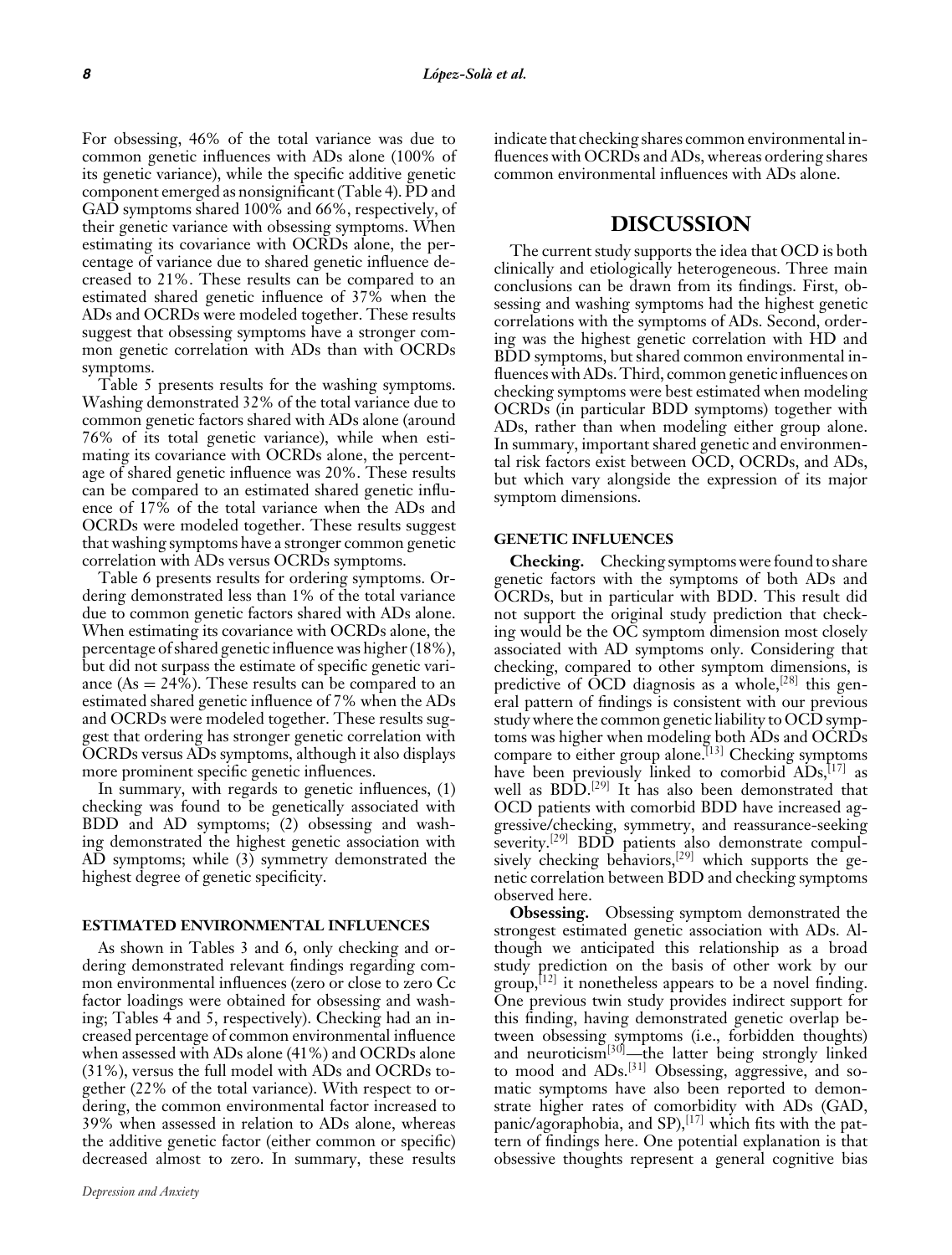| Ï                                                                      |   |
|------------------------------------------------------------------------|---|
|                                                                        |   |
|                                                                        | ١ |
|                                                                        |   |
|                                                                        |   |
|                                                                        |   |
|                                                                        |   |
|                                                                        |   |
|                                                                        |   |
|                                                                        |   |
|                                                                        |   |
|                                                                        |   |
|                                                                        |   |
|                                                                        | l |
|                                                                        |   |
| ۲<br>زا                                                                |   |
|                                                                        |   |
|                                                                        |   |
|                                                                        |   |
|                                                                        |   |
| $C = 1$                                                                |   |
|                                                                        |   |
|                                                                        |   |
|                                                                        | ١ |
|                                                                        |   |
|                                                                        |   |
|                                                                        |   |
|                                                                        |   |
|                                                                        |   |
|                                                                        |   |
|                                                                        |   |
| l                                                                      |   |
|                                                                        |   |
|                                                                        |   |
|                                                                        |   |
|                                                                        |   |
|                                                                        |   |
|                                                                        |   |
|                                                                        |   |
|                                                                        |   |
| $\begin{array}{c} \n\vdots \\ \vdots \\ \vdots \\ \vdots\n\end{array}$ |   |
|                                                                        |   |
| <br> <br> <br>                                                         |   |
|                                                                        |   |
|                                                                        |   |

|                      |                           |                                                                                                                                                                                                                                                                                                                                                   | Estimated parameter     |                                                                       |                        |                     | Fit statistic          |                           |                     |
|----------------------|---------------------------|---------------------------------------------------------------------------------------------------------------------------------------------------------------------------------------------------------------------------------------------------------------------------------------------------------------------------------------------------|-------------------------|-----------------------------------------------------------------------|------------------------|---------------------|------------------------|---------------------------|---------------------|
| Model                |                           | Common factors                                                                                                                                                                                                                                                                                                                                    | Specific factors        | $-211$                                                                | ď                      | AIC                 | $\overline{\varkappa}$ | $\Delta df$               | $P$ value           |
|                      |                           |                                                                                                                                                                                                                                                                                                                                                   |                         | Washing, social phobia, panic, and generalized anxiety disorder       |                        |                     |                        |                           |                     |
| 1 Cholesky saturated |                           | <b>ACE</b>                                                                                                                                                                                                                                                                                                                                        | ACE                     | 23,004.4                                                              | 9,938                  | 3,128.4             |                        | f,                        | ï                   |
|                      |                           | <b>ACE</b>                                                                                                                                                                                                                                                                                                                                        | $\overline{A}$          | 23,005.6                                                              | 9,948                  | 3,109.6             | 1.23                   | $\overline{10}$           | 999                 |
|                      |                           |                                                                                                                                                                                                                                                                                                                                                   |                         | Washing, body dysmorphic, and hoarding disorder                       |                        |                     |                        |                           |                     |
| 1 Cholesky saturated |                           | <b>ACE</b>                                                                                                                                                                                                                                                                                                                                        | <b>ACE</b>              | 6.841.1                                                               | 7,458                  | $-8,074.9$          |                        |                           |                     |
| $2$ IP               |                           | <b>ACE</b>                                                                                                                                                                                                                                                                                                                                        | $\overline{A}$          | 6,841.1                                                               | 7,461                  | $-8,080.9$          | $-0.0001$              |                           |                     |
|                      |                           |                                                                                                                                                                                                                                                                                                                                                   |                         | Standardized parameters for each best-fitting model number 2 (95% CI) |                        |                     |                        |                           |                     |
|                      |                           | Additive genetic (A)                                                                                                                                                                                                                                                                                                                              |                         |                                                                       | Shared environment (C) |                     |                        | Nonshared environment (E) |                     |
|                      | Common                    | Specific                                                                                                                                                                                                                                                                                                                                          | $\preceq$<br>Total      | Common                                                                | Specific               | Total C             | Common                 | Specific                  | Total E             |
|                      | $0.19(0.04 - 0.33)$       | $0.16(0.09 - 0.21)$                                                                                                                                                                                                                                                                                                                               | $(0.19 - 0.46)$<br>0.35 | $0.06(0.00-0.19)$                                                     |                        | $0.06(0.00-0.19)$   | $0.31(0.25 - 0.38)$    | $0.28(0.24 - 0.34)$       | $0.59(0.53 - 0.66)$ |
| Eq                   | $0.27(0.09 - 0.37)$       | $0.00(0.00-0.05)$                                                                                                                                                                                                                                                                                                                                 | $(0.09 - 0.37)$<br>0.27 | $0.03(0.00-0.18)$                                                     |                        | $0.03(0.00-0.18)$   | $0.38(0.31 - 0.46)$    | $0.32(0.27 - 0.36)$       | $0.70(0.63 - 0.77)$ |
| GAD                  | $0.16(0.05 - 0.24)$       | $0.15(0.10 - 0.20)$                                                                                                                                                                                                                                                                                                                               | $(0.18 - 0.39)$<br>0.30 | $0.02(0.00 - 0.12)$                                                   |                        | $0.02(0.00 - 0.12)$ | $0.28(0.22 - 0.35)$    | $0.39(0.34 - 0.45)$       | $0.67(0.61 - 0.75)$ |
| Washing              | $0.32(0.05 - 0.58)$       | $0.10(0.00 - 0.34)$                                                                                                                                                                                                                                                                                                                               | $(0.11 - 0.60)$<br>0.42 | $0.02(0.00-0.25)$                                                     |                        | $0.02(0.00 - 0.25)$ | $0.14(0.06 - 0.24)$    | $0.43(0.28 - 0.59)$       | $0.56(0.40 - 0.75)$ |
| BDD                  | $0.26(0.13 - 0.43)$       | $0.10(0.00 - 0.24)$                                                                                                                                                                                                                                                                                                                               | $(0.27 - 0.43)$<br>0.36 |                                                                       | $0.00(0.00-0.06)$      | $0.00(0.00-0.06)$   | $0.15(0.06 - 0.31)$    | $0.49(0.33 - 0.59)$       | $0.63(0.57 - 0.71)$ |
|                      | $0.08(0.03 - 0.17)$       | $0.24(0.04 - 0.31)$                                                                                                                                                                                                                                                                                                                               | $(0.12 - 0.39)$<br>0.32 |                                                                       | $0.00(0.00-0.15)$      | $0.00(0.00-0.15)$   | $0.20(0.09 - 0.47)$    | $0.48(0.22 - 0.61)$       | $0.68(0.61 - 0.76)$ |
| $W\mathrm{ashing}$   | $0.20(0.06 - 0.42)$       | $0.26(0.00-0.45)$                                                                                                                                                                                                                                                                                                                                 | $(0.16 - 0.62)$<br>0.46 |                                                                       | $0.00(0.00-0.00)$      | $0.00(0.00-0.00)$   | $0.15(0.05 - 0.32)$    | $0.39(0.22 - 0.59)$       | $0.54(0.38 - 0.73)$ |
|                      |                           | –2LL, minus twice the log-likelihood; df, degrees of freedom; AIG, Akaike information criterion; x <sup>2</sup> , difference in goodness-of-fit statistic between the submodel and the full model; Adf, change                                                                                                                                    |                         |                                                                       |                        |                     |                        |                           |                     |
|                      |                           | in degrees of freedom between the submodel and the full model; A, additive genetic factor; C, shared environmental factor; H, nonshared environmental factor; IP, independent pathway; CI,<br>confidence intervals; HD, hoarding disorder symptoms; BDD, body dysmorphic disorder symptoms; GD, generalized anxiety disorder symptoms; SP, social |                         |                                                                       |                        |                     |                        |                           |                     |
|                      | phobia disorder symptoms. |                                                                                                                                                                                                                                                                                                                                                   |                         |                                                                       |                        |                     |                        |                           |                     |
|                      |                           | At the bottom of the table is presented the standardized parameters for each best-fitting model (washing + ADs and washing + OCRDs). Total A, C, and E do not sum to 1 due to rounding.                                                                                                                                                           |                         |                                                                       |                        |                     |                        |                           |                     |

Each parameter can be multiplied by 100 to obtain the percentage (e.g., SP shows 35% of total A, 6% of total C, and 59% of total E).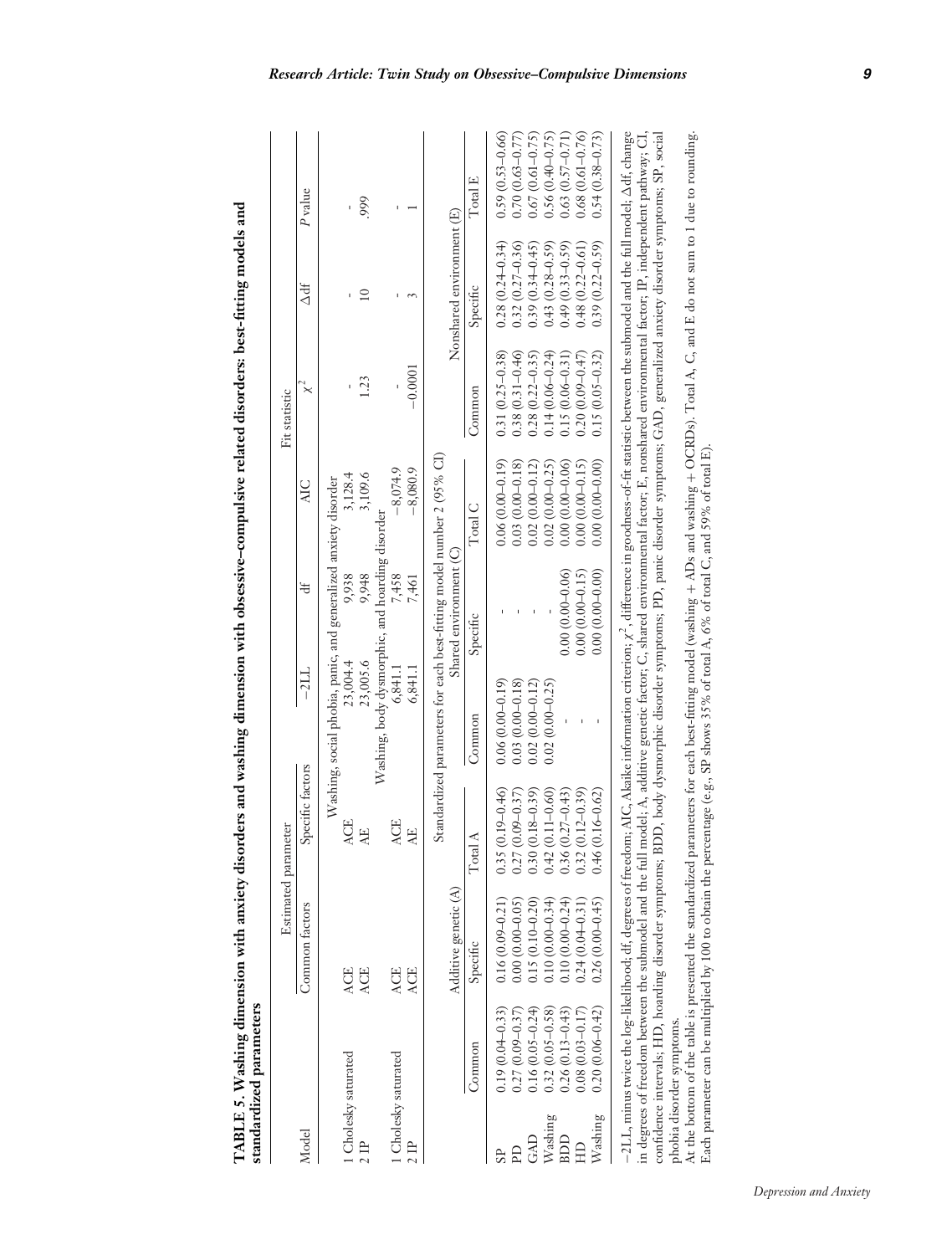|                      | standardized parameters   |                                                                                                                                                                                                                                                                                                                                  |                     |                                                                  |                        |                                                                                                                                    |                     |                           |                     |
|----------------------|---------------------------|----------------------------------------------------------------------------------------------------------------------------------------------------------------------------------------------------------------------------------------------------------------------------------------------------------------------------------|---------------------|------------------------------------------------------------------|------------------------|------------------------------------------------------------------------------------------------------------------------------------|---------------------|---------------------------|---------------------|
|                      |                           | Estimated parameter                                                                                                                                                                                                                                                                                                              |                     |                                                                  |                        |                                                                                                                                    | Fit statistic       |                           |                     |
| Model                |                           | Common factors                                                                                                                                                                                                                                                                                                                   | Specific factors    | $-2LL$                                                           | ₩                      | ЯC                                                                                                                                 | $\check{\check{}}$  | $\Delta df$               | P <sub>value</sub>  |
|                      |                           |                                                                                                                                                                                                                                                                                                                                  |                     | Ordering, social phobia, panic, and generalized anxiety disorder |                        |                                                                                                                                    |                     |                           |                     |
| 1 Cholesky saturated |                           | <b>ACE</b>                                                                                                                                                                                                                                                                                                                       | <b>ACE</b>          | 22,681.7                                                         | 9,938                  | 2,805.7                                                                                                                            |                     |                           |                     |
|                      |                           | <b>ACE</b>                                                                                                                                                                                                                                                                                                                       | Æ                   | 22,685.3                                                         | 9,948                  | 2,789.3                                                                                                                            | 3.66                | $\overline{10}$           | 96.                 |
|                      |                           |                                                                                                                                                                                                                                                                                                                                  |                     | Ordering, body dysmorphic, and hoarding disorder                 |                        |                                                                                                                                    |                     |                           |                     |
| 1 Cholesky saturated |                           | <b>ACE</b>                                                                                                                                                                                                                                                                                                                       | <b>ACE</b>          | 7,954.6                                                          | 7,458                  | $-6,961.4$                                                                                                                         |                     |                           |                     |
| $2$ IP               |                           | <b>ACE</b>                                                                                                                                                                                                                                                                                                                       | 낫                   | 7,954.6                                                          | 7,461                  | $-6,967.4$                                                                                                                         | 0.00                |                           |                     |
|                      |                           |                                                                                                                                                                                                                                                                                                                                  |                     |                                                                  |                        | Standardized parameters for each best-fitting model number 2 (95% CI)                                                              |                     |                           |                     |
|                      |                           | Additive genetic (A)                                                                                                                                                                                                                                                                                                             |                     |                                                                  | Shared environment (C) |                                                                                                                                    |                     | Nonshared environment (E) |                     |
|                      | Common                    | Specific                                                                                                                                                                                                                                                                                                                         | Total A             | Common                                                           | Specific               | Total C                                                                                                                            | Common              | Specific                  | Total E             |
|                      | $0.21(0.05 - 0.33)$       | $0.16(0.09 - 0.21)$                                                                                                                                                                                                                                                                                                              | $.37(0.21 - 0.47)$  | $0.04(0.00 - 0.17)$                                              |                        | $0.04(0.00 - 0.17)$                                                                                                                | $0.30(0.24 - 0.37)$ | $0.29(0.24 - 0.34)$       | $0.59(0.53 - 0.66)$ |
| Eq                   | $0.26(0.08 - 0.36)$       | $0.00(0.00-0.06)$                                                                                                                                                                                                                                                                                                                | $0.26(0.08 - 0.36)$ | $0.04(0.00 - 0.18)$                                              |                        | $0.04(0.00-0.18)$                                                                                                                  | $0.38(0.31 - 0.46)$ | $0.32(0.27 - 0.37)$       | $0.70(0.63 - 0.77)$ |
| GAD                  | $0.10(0.002 - 0.30)$      | $0.11(0.00-0.17)$                                                                                                                                                                                                                                                                                                                | $0.21(0.06 - 0.36)$ | $0.10(0.00 - 0.22)$                                              |                        | $0.10(0.00 - 0.22)$                                                                                                                | $0.30(0.23 - 0.37)$ | $0.39(0.33 - 0.45)$       | $0.69(0.62 - 0.76)$ |
| Ordering             | $0.009(0.00-0.30)$        | $0.02(0.00 - 0.35)$                                                                                                                                                                                                                                                                                                              | $0.02(0.00 - 0.50)$ | $0.39(0.02 - 0.53)$                                              |                        | $0.39(0.02 - 0.53)$                                                                                                                | $0.26(0.13 - 0.40)$ | $0.33(0.18 - 0.49)$       | $0.59(0.41 - 0.75)$ |
| BDD                  | $0.23(0.07-0.42)$         | $\begin{array}{c} 0.13\ (0.00{-}0.2\,7) \\ 0.18\ (0.00{-}0.3\,0) \end{array}$                                                                                                                                                                                                                                                    | $0.36(0.25 - 0.43)$ | $0.003(0.00-0.08)$                                               |                        | $0.003(0.00-0.08)$                                                                                                                 | $0.15(0.08 - 0.24)$ | $0.49(0.39 - 0.57)$       | $0.64(0.56 - 0.71)$ |
| EH                   | $0.11(0.02 - 0.34)$       |                                                                                                                                                                                                                                                                                                                                  | $.29(0.11 - 0.38)$  | $0.02(0.00 - 0.17)$                                              |                        | $0.02(0.00 - 0.17)$                                                                                                                | $0.20(0.11 - 0.34)$ | $0.49(0.35 - 0.59)$       | $0.69(0.62 - 0.76)$ |
| Ordering             | $0.18(0.03 - 0.46)$       | $0.24(0.00-0.40)$                                                                                                                                                                                                                                                                                                                | $.42(0.12 - 0.56)$  | $0.02(0.00 - 0.25)$                                              |                        | $0.02(0.00-0.25)$                                                                                                                  | $0.21(0.10-0.36)$   | $0.35(0.21 - 0.49)$       | $0.56(0.44 - 0.69)$ |
|                      |                           | –2LL, minus twice the log-likelihood; df, degrees of freedom; AIG, Akaike information criterion; x <sup>2</sup> , difference in goodness-of-fit statistic between the submodel and the full model; Adf, change                                                                                                                   |                     |                                                                  |                        |                                                                                                                                    |                     |                           |                     |
|                      |                           | confidence intervals; HD, hoarding disorder symptoms; BDD, body dysmorphic disorder symptoms; PD, panic disorder symptoms; GAD, generalized anxiety disorder symptoms; SP, social<br>in degrees of freedom between the submodel and the full                                                                                     |                     |                                                                  |                        | model; A, additive genetic factor; C, shared environmental factor; E, nonshared environmental factor; IP, independent pathway; CI, |                     |                           |                     |
|                      | phobia disorder symptoms. |                                                                                                                                                                                                                                                                                                                                  |                     |                                                                  |                        |                                                                                                                                    |                     |                           |                     |
|                      |                           | At the bottom of the table is presented the standardized parameters for each best-fitting model (ordering + ADs and ordering + OCRDs). Total A, C, and E do not sum to 1 due to rounding.<br>Each parameter can be multiplied by 100 to obtain the percentage (e.g., SP shows 37% of total A, 4% of total C, and 59% of total E) |                     |                                                                  |                        |                                                                                                                                    |                     |                           |                     |

TABLE 6. Ordering dimension with anxiety disorders and ordering dimension with obsessive-compulsive related disorders: best-fitting models and TABLE 6. Ordering dimension with anxiety disorders and ordering dimension with obsessive-compulsive related disorders: best-fitting models and

*Depression and Anxiety*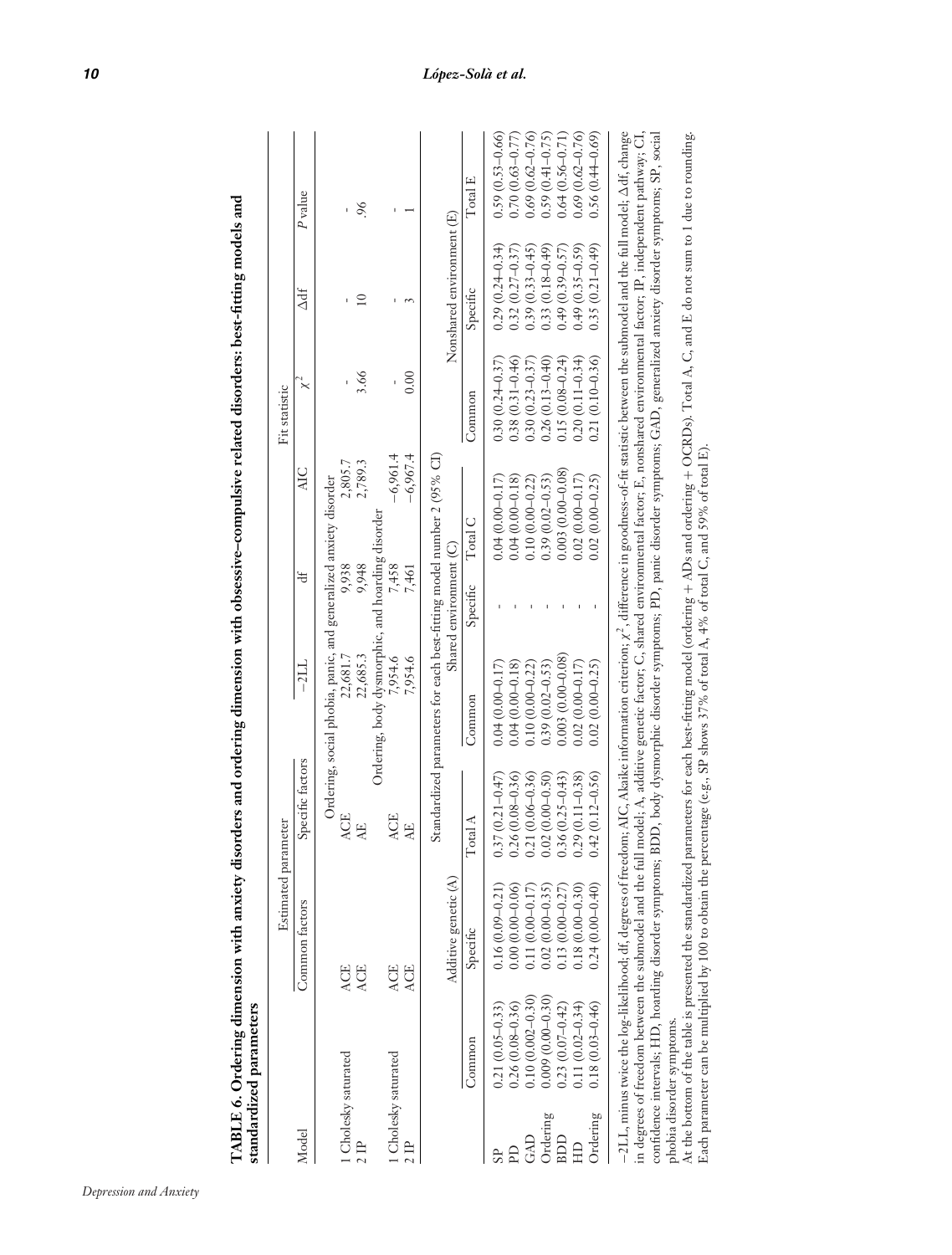toward the anticipation of possible threating events, including the self-censorship of one's own behavior.

**Washing.** Washing was more genetically associated with the symptoms of ADs compared to OCRDs. Clinical and epidemiological studies have reported a consistent association between washing symptoms and comorbid depression and ADs,<sup>[32]</sup> which is consistent with our results. One potential linking factor between washing symptoms and ADs is disgust sensitivity—an emotional state associated with avoidance behavior of disgustingthreating stimuli.[33, 34] However, such associations needs to be examined further, particularly as other studies have reported a presence of comorbid OC spectrum disorders in association with washing symptoms.[33]

**Ordering.** The genetic correlation of ordering was greater with OCRDs than with ADs. This result is consistent with one recent study of female twin pairs, which reported that ordering and obsessing were the OC symptom dimensions most strongly genetically associated with BDD symptoms.[35] Clinical studies have also documented that OCD patients with ordering symptoms display higher comorbidity with OCRDs, such as HD,[36] and that a substantial proportion of patients with BDD exhibit marked appearance-related symmetry concerns.[37]

Ordering also demonstrated a relatively high proportion of specific genetic influences, which is interesting in view of molecular genetic studies that have reported distinct relationships candidate polymorphisms of monoaminergic system genes in OCD patients and in the severity of symmetry/ordering symptoms.[38] Thus, it is possible that OCD patients with prominent ordering symptoms, together with these other features, may represent a distinct phenotype of OCD.<sup>[39]</sup>

#### **ENVIRONMENTAL INFLUENCES**

Our results indicated that checking shares common environmental influences with OCRDs and ADs, whereas ordering was more strongly linked with ADs. Although the influence of stressful life events is widely recognized as a general etiological factor in the development of psychiatric disorders,<sup>[40]</sup> few studies have identified which life events may consistently contribute to the manifestation of OCD, ADs, and other OCRDs. In one study, perinatal insults were identified as a risk factor to ADs and OCD with prominent ordering symptoms $[41]$  such factors have not been explored in relation to HD and BDD. Thus, while perinatal events, psychosocial stressors, trauma, and inflammatory processes have been linked generally to the development of OCD, [42, 43] little remains known about their specific contribution to OC symptom dimensions, or other OCRDs.

### **LIMITATIONS**

Certain limitations should be acknowledged. First, all symptoms were assessed by self-report measures, which imperfectly align with the diagnostic criteria for ADs and OCRDs. For example, the DASS-Stress subscale is not a direct measure of "worry"—a principal construct thought to underlie GAD. However, it has been successfully used to predict the presence of GAD akin to other commonly used measures such as the Penn State Worry Questionnaire (PSWQ).<sup>[44]</sup> These measures are also mixed in terms of their emphasis on current (OCI-R, DASS, SPIN) versus lifetime symptoms (ASI, DCQ, HRS), which may impact on the generalizability of findings. Second, despite the good psychometric properties of the OCI-R, it provides only a brief assessment of OC symptom dimensions (three items per domain) compared to other measures available. It will be important to replicate the current findings in future studies that include broader assessments of OC symptom dimensions. Third, we were unable to reliably estimate some CIs for all the parameters in the full model (Fig. 1) due to the complex nature of the multivariate models, which may reflect limited sample size despite the large number of participants included in our study. Finally, the OCRD group was not fully assessed due to low response rates for the skin-picking and hair-pulling self-report questionnaires. These questionnaires were only completed if participants first endorsed some screening questions.<sup>[19]</sup> Nevertheless, the inclusion of BDD and HD was illuminating, particularly the observed associations between OC symptom dimensions and BDD symptoms. Our results also suggest that HD is genetically quite specific, despite some etiological overlap with obsessing symptoms.

## **CONCLUSIONS**

The results from this study may have (1) nosological, (2) clinical, and (3) biological implications for understanding of OCD and its symptoms dimensions. In nosological terms, although DSM-5 has endorsed a separation between OCD and ADs, our results are more consistent with previous proposals that OCRDs and ADs should be merged as an overarching diagnostic concept.[45, 46] The current study adds another layer of support to this idea by demonstrating that OC symptom dimensions comprise etiological factors that clearly overlap with AD symptoms.

One clinical implication of the current work is that OCD patients with prominent ordering symptoms should also be evaluated for the presence of other OCRDs, particularly hoarding, considering the genetic commonalities observed here. This suggestion also takes into account previous research linking ordering symptoms and tic-related disorders. Similarly, in the case of OCD patients with prominent checking, obsessing, and/or washing symptoms, the presence of other ADs should be carefully evaluated, and additionally, with respect to checking symptoms, the presence of BDD should be considered. In other words, a more holistic clinical approach may facilitate earlier detection and treatment, and potentially help to minimize the risk factors associated with overlapping conditions.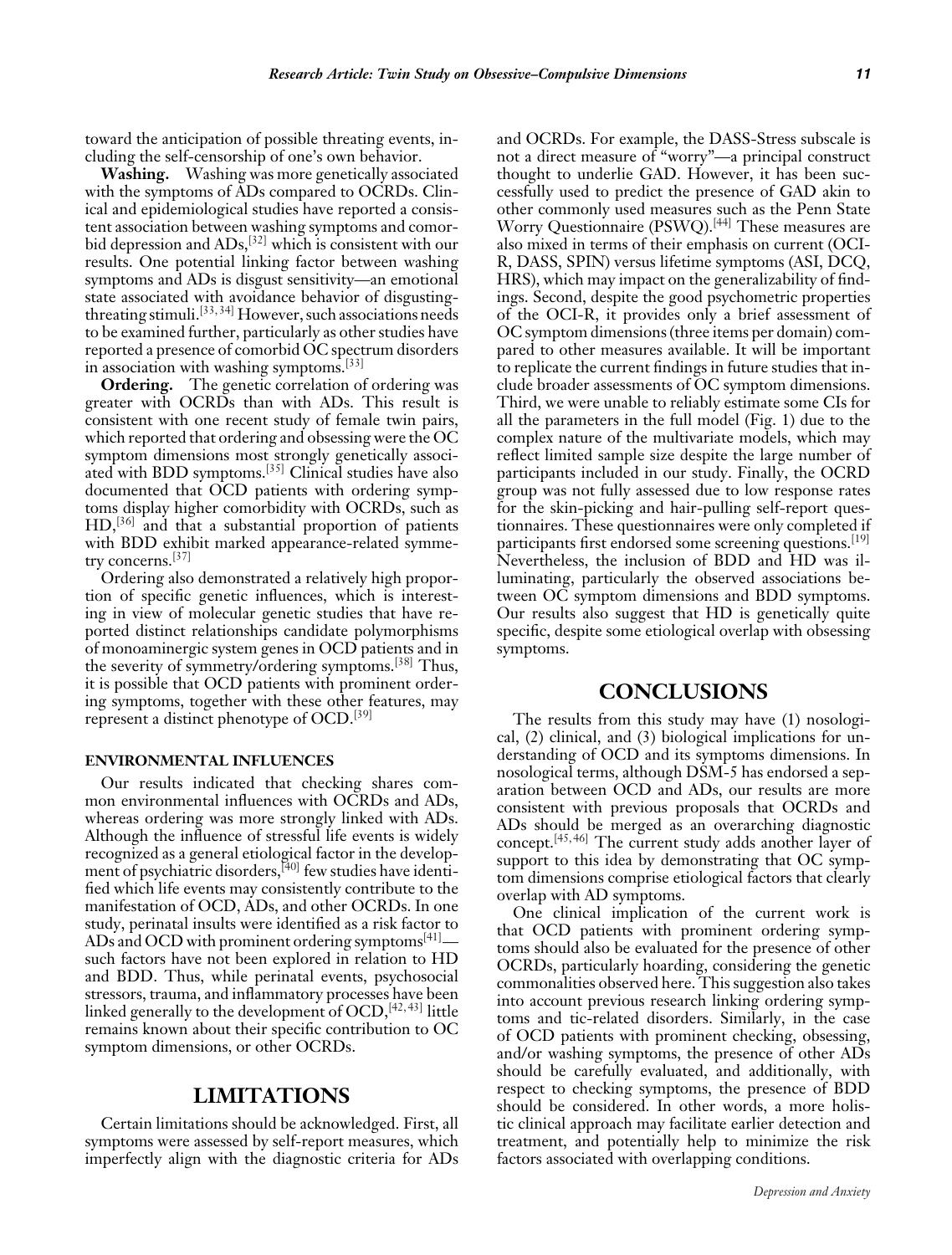Finally, regarding biological implications, the current results appear to endorse a view that OCRDs and ADs are perhaps best understood as the manifestation of developmentally mediated neural processes whereby innate and learned responses to common threat and safety/reward cues (or signals) become dysregulated and expressed as excessive forms of avoidance and/or approach behaviors. This hypothesis partially aligns with existing neurobiological models of OCD and ADs—which intersect anatomically, particularly in their emphasis on the role of ventral prefrontal cortical brain systems, encompassing both ventromedial and orbitofrontal cortices.[10, 47] Indeed, there is little or no evidence from neurobiological studies to suggest that OCRDs and ADs can be reliably distinguished at the level of brain systems. Experimentally, cross-diagnostic studies of fear and safety/reward learning and their contextual modulation (e.g., social/nonsocial) would now be particularly interesting and potentially lead to the identification of core neurobiological domains of function (or dysfunction) with greater explanatory power on the common comorbidity of these disorders and their major symptom dimensions.

**Acknowledgments.** This research was facilitated through access to the Australian Twin Registry, a national resource supported by an Enabling Grant (ID 628911) from the National Health andMedical Research Council. We extend considerable thanks to staff at the Australian Twin Registry and all participating twins for their valuable contribution to this study.

**Conflict of interest.** All of the co-authors have no conflicts of interest to declare.

### **REFERENCES**

- 1. Mataix-Cols D, Rosario-Campos MC do, Leckman JF. A multidimensional model of obsessive-compulsive disorder. Am J Psychiatry 2005;162:228–238.
- 2. Bloch MH, Landeros-Weisenberger A, Rosario MC, Pittenger C, Leckman JF. Meta-analysis of the symptom structure of obsessive-compulsive disorder. Am J Psychiatry 2008;165:1532– 1542.
- 3. Hasler G, Pinto A, Greenberg BD, et al. Familiality of factor analysis-derived YBOCS dimensions in OCD-affected sibling pairs from the OCD Collaborative Genetics Study. Biol Psychiatry 2007;61:617–625.
- 4. Katerberg H, Delucchi KL, Stewart SE, et al. Symptom dimensions in OCD: item-level factor analysis and heritability estimates. Behav Genet 2010;40:505–517.
- 5. Leckman JF, Denys D, Simpson HB, et al. Obsessive-compulsive disorder: a review of the diagnostic criteria and possible subtypes and dimensional specifiers for DSM-V. Depress Anxiety 2010;27:507–527.
- 6. Samuels J, Bienvenu OJ, Riddle MA, et al. Hoarding in obsessive compulsive disorder: results from a case-control study. Behav Res Ther 2002;40:517–528.
- 7. Mataix-Cols D, Rauch SL, Baer L, et al. Symptom stability in adult obsessive-compulsive disorder: data from a naturalistic two-year follow-up study. Am J Psychiatry 2002;159:263–268.
- 8. Rufer M, Fricke S, Moritz S, Kloss M, Hand I. Symptom dimensions in obsessive-compulsive disorder: prediction of cognitivebehavior therapy outcome. Acta Psychiatr Scand 2006;113:440– 446.
- 9. Pujol J, Soriano-Mas C, Alonso P, et al. Mapping structural brain alterations in obsessive-compulsive disorder. Arch Gen Psychiatry 2004;61:720–730.
- 10. Harrison BJ, Pujol J, Cardoner N, et al. Brain corticostriatal systems and the major clinical symptom dimensions of obsessivecompulsive disorder. Biol Psychiatry 2013;73:321–328.
- 11. van den Heuvel OA, Remijnse PL, et al. The major symptom dimensions of obsessive-compulsive disorder are mediated by partially distinct neural systems. Brain 2009;132:853–868.
- 12. Via E, Cardoner N, Pujol J, et al. Amygdala activation and symptom dimensions in obsessive-compulsive disorder. Br J Psychiatry 2014;204:61–68.
- 13. López-Solà C, Fontenelle LF, Bui M, et al. Etiological overlap between obsessive-compulsive related and anxiety disorder symptoms: a multivariate twin study. Br J Psychiatry 2015. doi:10.1192/bjp.bp.114.156281
- 14. American Psychiatry Association (APA). Diagnostic and Statistical Manual of Mental Disorders. 5th ed. Washington, DC. Edited by American Psychiatric Association. 2013.
- 15. Monzani B, Rijsdijk F, Harris J, Mataix-Cols D. The structure of genetic and environmental risk factors for dimensional representations of DSM-5 obsessive-compulsive spectrum disorders. JAMA Psychiatry 2014;71:182–189.
- 16. Tambs K, Czajkowsky N, Røysamb E, et al. Structure of genetic and environmental risk factors for dimensional representations of DSM-IV anxiety disorders. Br J Psychiatry 2009;195:301– 307.
- 17. Hasler G, LaSalle-Ricci VH, Ronquillo JG, et al. Obsessivecompulsive disorder symptom dimensions show specific relationships to psychiatric comorbidity. Psychiatry Res 2005;135:121– 132.
- 18. Foa EB, Huppert JD, Leiberg S, et al. The Obsessive-Compulsive Inventory: development and validation of a short version. Psychol Assess 2002;14:485–495.
- 19. López-Solà C, Fontenelle LF, Alonso P, et al. Prevalence and heritability of obsessive-compulsive spectrum and anxiety disorder symptoms: a survey of the Australian Twin Registry. Am J Med Genet B Neuropsychiatr Genet 2014;165B:314–325.
- 20. Tolin DF, Frost RO, Steketee G. A brief interview for assessing compulsive hoarding: the Hoarding Rating Scale-Interview. Psychiatry Res 2010;178:147–152.
- 21. Oosthuizen P, Lambert T, Castle DJ. Dysmorphic concern: prevalence and associations with clinical variables. Aust N Z J Psychiatry 1998;32:129–132.
- 22. Connor KM, Davidson JR, Churchill LE, Sherwood A, Foa E, Weisler RH. Psychometric properties of the Social Phobia Inventory (SPIN). New self-rating scale. Br J Psychiatry 2000;176:379– 386.
- 23. Reiss S, Peterson RA, Gursky DM, McNally RJ. Anxiety sensitivity, anxiety frequency and the prediction of fearfulness. Behav Res Ther 1986;24:1–8.
- 24. Antony M, Bieling P, Cox B, Enns M, Swinson R. Psychometric properties of the 42-item and 21-item versions of the Depression Anxiety Stress Scales in clinical groups and a community sample. Psychol Assess 1998;10:176–181.
- 25. Box G, Cox D. An analysis of transformations. J R Stat Soc Ser B 1964;26:211–252.
- 26. Neale MC, Maes HM. Methodology for Genetic Studies of Twins and Families. Dordrecht, The Netherlands: Kluwer Academic Publishers B.V; 2001.